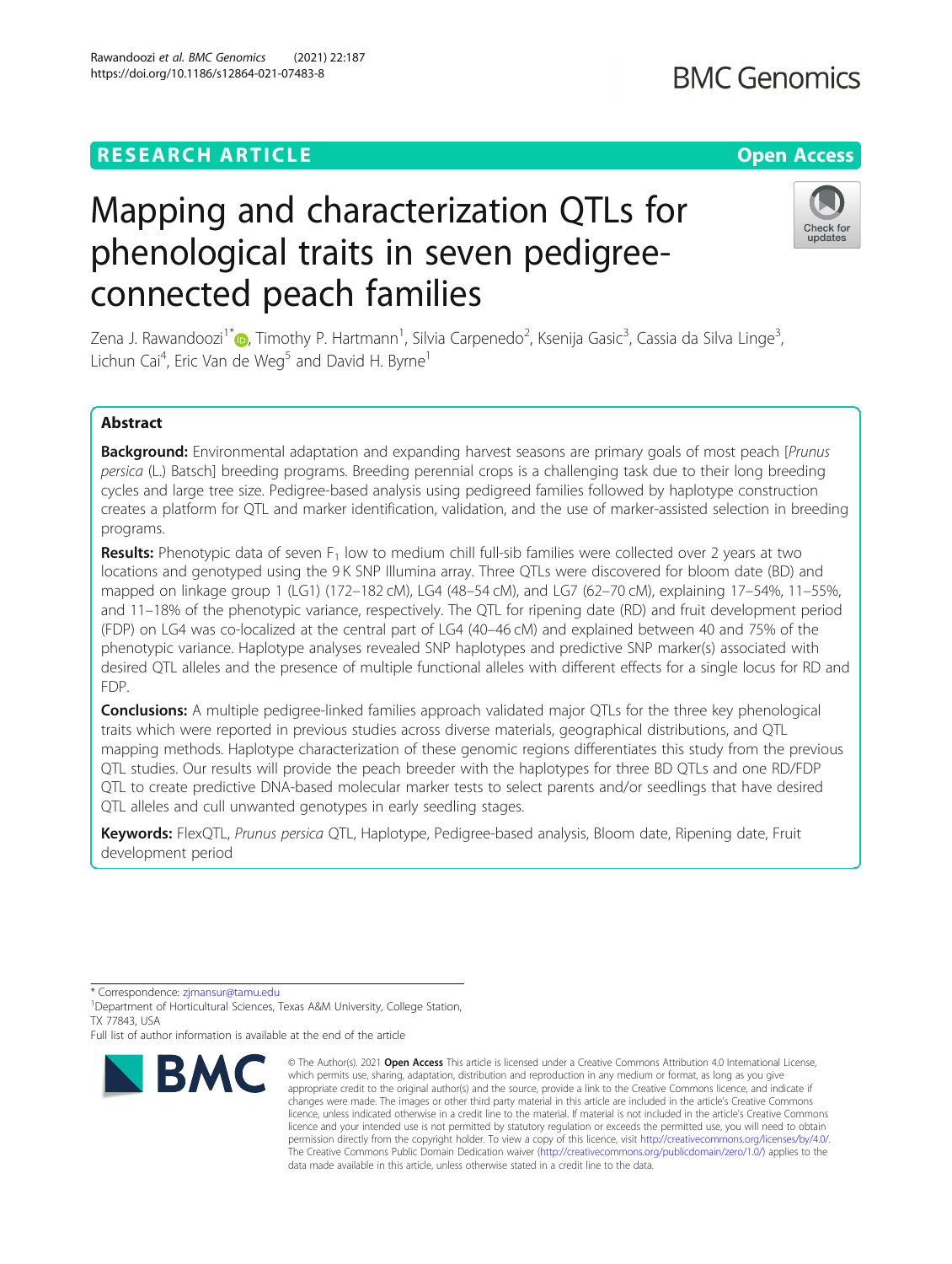## Background

Peaches and nectarines [Prunus persica (L.) Batsch] are deciduous fruit trees belonging to the Rosaceae family. These are native to China and grown throughout the world in a wide range of environments. The gross production value of peaches and nectarines in 2016 was \$825 million in the United States and \$17,107 million globally [\[1](#page-13-0)].

Breeding of woody perennial crops is not an easy task since their long juvenility periods and large plant size makes maintaining large populations in the field expensive [[2\]](#page-13-0). The use of marker-assisted breeding (MAB) provides a tool to do an early selection of seedlings, identify superior parents, improve the selection of elite alleles for essential traits, and stack desirable alleles [\[3](#page-13-0), [4\]](#page-13-0). This strategy is pertinent for perennial fruit tree to reduce breeding operational costs [[3\]](#page-13-0).

QTL identification in peaches conducted [\[5\]](#page-13-0) for acidity, total sugar content, organic acids, fruit weight, bloom, and harvest dates  $[6, 7]$  $[6, 7]$  $[6, 7]$  $[6, 7]$  $[6, 7]$ , and chilling injury susceptibility [[8\]](#page-13-0) have been limited due to the low marker density of genetic maps [[9\]](#page-13-0). Recently, these issues have been overcome due to the availability of the peach genome v1.0 and v2.0  $[10, 11]$  $[10, 11]$  $[10, 11]$  $[10, 11]$  sequence and the development of the International Peach SNP Consortium peach 9 K SNP array [[11](#page-13-0)]. Moreover,

the Pedigree-Based Analysis (PBA) approach [\[12,](#page-13-0) [13](#page-13-0)] that uses multiple pedigree-linked families allows the discovery of more QTL or QTL-alleles per locus across a range of genetic backgrounds. This approach has facilitated the identification of QTLs for blush [[14](#page-13-0)–[16](#page-13-0)], ripening date  $[15, 17, 18]$  $[15, 17, 18]$  $[15, 17, 18]$  $[15, 17, 18]$  $[15, 17, 18]$ , soluble solids content  $[15-18]$  $[15-18]$  $[15-18]$  $[15-18]$  $[15-18]$ , fruit weight, and titratable acidity [[15](#page-13-0), [17](#page-13-0), [19](#page-13-0)].

Bloom date, which is primarily determined by chilling requirement [[20](#page-13-0)–[22](#page-13-0)], is an important trait determining peach adaptation for both low and high chill zones. Bloom date has been reported as moderately to a highly heritable trait (0.39–0.92) [\[15](#page-13-0), [23](#page-14-0)–[27\]](#page-14-0). QTLs for bloom date were reported on LG1 (40–60% of phenotypic variance (PVE)), LG2 (27% PVE), LG4 (32–35% PVE) and LG7 (21% PVE). Not all the QTLs were found in all the studies indicating the population-specific nature of these QTLs [\[15](#page-13-0), [17](#page-13-0), [28](#page-14-0)–[30\]](#page-14-0).

Ripening date in peach trees is a crucial element for extending the production season and developing cultivars that ripen throughout the harvest season. Also, the ripening process is involved in the regulation of several metabolic pathways such as blush, sugar/acid balance, and the flesh softening in peach fruits [\[31](#page-14-0)]. Narrow sense heritability ( $h^2$ ) for ripening date ranges from high to very high (0.79–0.94) [\[15](#page-13-0), [32](#page-14-0), [33](#page-14-0)]. The major QTL for controlling RD was mapped on LG 4 at  $\sim$  44 cM in the *Prunus*  $T \times E$  reference map, and a putative candidate gene was located at  $\sim$  10.5 Mbp on the peach genome sequence v.1 [[30,](#page-14-0) [31,](#page-14-0) [34](#page-14-0), [35](#page-14-0)]. This QTL explained  $\sim$  50 to 98% of the phenotypic variability. The RosBREED project has verified this locus is significant in the U.S. breeding programs [\[18](#page-13-0)]. Likewise, a QTL for RD on chromosome 4 was detected in apricot, sweet cherry [[31\]](#page-14-0), and almond [[36\]](#page-14-0).

Fruit development period (FDP) is the period between bloom and ripening dates [\[37](#page-14-0)], and is well correlated with RD [[6](#page-13-0), [15\]](#page-13-0). This trait is highly heritable  $(h^2 = 0.73-$ 0.98) [\[15,](#page-13-0) [23,](#page-14-0) [26](#page-14-0), [38](#page-14-0)]. QTLs for fruit development period were mapped on LGs 1, 2, 3, 4, 5, and 6 with decisive evidence. The QTLs mapped by Hernández Mora, et al. [[15\]](#page-13-0) on LGs 1–6 and by Etienne, et al.  $[6]$  $[6]$  on LG4 colocalized with ripening date QTLs.

Currently, DNA-based tests for a few breedingrelevant traits have been developed and used in the peach marker-assisted selection application, including maturity date (G4mat) [[39](#page-14-0)], quality traits, and fruit bacterial spot resistance. Thus, work is needed to develop DNA tests for BD and FDP traits and to validate SNP-based DNA test (G4mat) for ripening date to enable their use in the TX and other breeding programs [\[3](#page-13-0), [40](#page-14-0)–[42](#page-14-0)].

The objectives of this study are to identify new and/or validate the major QTLs previously reported for bloom date, ripening date, and fruit development period through pedigree-based analysis approach (PBA) using Texas peach/nectarine germplasm. Also, to estimate QTL genotypes for important breeding parents and to identify predictive SNP marker(s) associated with desired QTL alleles. Results from this research will facilitate the design of DNA tests linked to these QTL(s) or genes for routine use for marker-assisted breeding.

#### Results

## Phenotypic data analysis

The mean BD value ranged from  $42.3 \pm 3.9$  (CA11) to  $50.2 \pm 9.45$  (TX13), and a maximum range of 51, with the number of observations between 82 in CA11 and 143 in overall mean (Additional file [1](#page-13-0): Table S1). In our study, BD distribution varied across environments and overall mean (Additional file [2](#page-13-0): Fig. S1). The CA environments were skewed towards the lower values, whereas the TX exhibited multimodal profiles with two or more peaks in both environments. This was expected as some of the higher chill genotypes had delayed bloom in the lower chill Texas site compared to California ( $\sim$ 540 vs.  $\sim$  1090 chilling hours) [[43](#page-14-0)]. Normal distribution was seen in the overall mean of BD.

RD exhibited an average between 129.2 ± 16.7 (TX12) and  $157.4 \pm 17.7$  (CA11), with greater (87.0) and lower (59.5) RD ranges in the overall mean and TX13 data sets, respectively. CA and the overall mean data sets were slightly skewed towards the higher values, while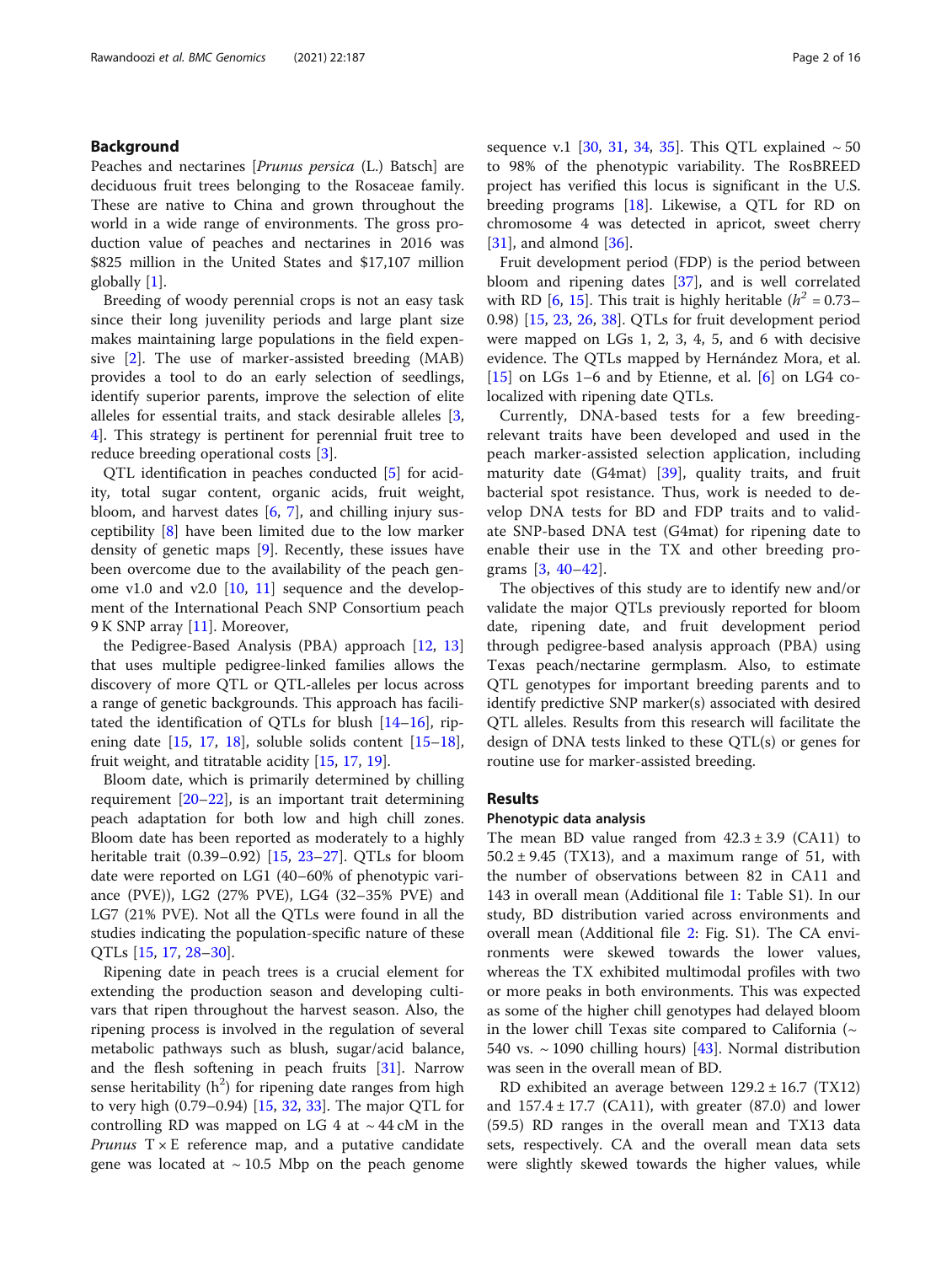the TX data sets were skewed towards the lower values. On average, fruit ripened approximately 17 days later at Fowler, CA than at College Station, TX. FDP mean values ranged from  $81.2 \pm 16.9$  (TX12) and  $115.3 \pm 16.9$ (CA11) with FDP range from  $\sim 67$  (CA12) to 91 (TX13) days. The minimum number of observations (59) was recorded for CA11 compared to 138 observations for the CA12 and overall mean data sets. Similar to RD, FDP for CA data sets were slightly skewed towards higher values compared to the TX environments, which skewed towards lower values while the overall mean showed normal distribution. Fruit had development periods that were 23 days longer, on average, at Fowler, CA, than at College Station, TX. This was an effect of cooler temperatures during early fruit development in March and April for CA11 and CA12 ( $\sim$  15 and 9 °C) relative to TX12 and TX13 (21 and 18 °C).

Among these traits, a strong correlation was found between RD and FDP  $(r = 0.91)$  (Additional file [1:](#page-13-0) Table S2), and a moderately weak correlation was observed between FDP and BD  $(-0.45)$ . The negative correlations between BD and FDP suggest that the earlier blooming genotypes experience a delay in the rate of fruit development due to cooler temperatures. A weak correlation was found between RD and BD traits (− 0.14).

#### Genotype by environment interactions

The genotype  $\times$  environment interaction (G  $\times$  E) is the differential sensitivity of genotypes to different environments. If such interaction exists, the selection would be complicated and result in genetic gains reduction in a breeding program. Understanding the  $G \times E$  interactions is key to increasing the efficiency of marker-assisted selection for complex traits [\[44](#page-14-0)].

In this study, RD and FDP showed very high broadsense heritability ( $H^2 = 0.95$  and 0.96, respectively), strong correlations among environments  $(r = 0.91)$ , and minimal  $G \times E$  variance  $(\sigma_{g \times e}^2 / \sigma_g^2 \text{ ratio} = 0.20)$  (Additional file [1](#page-13-0): Table S3 and S4) whereas BD trait, showed highbroad-sense heritability  $(H^2 = 0.88)$ , strong correlation among environments  $(r = 0.83)$  and a moderate genotype by environment interaction ( $\sigma_{\text{g}\times\text{e}}^2/\sigma_{\text{g}}^2 = 0.70$ ). All traits had comparable PC2 values and ranged from 5.5 to 6.8 (Additional file [1](#page-13-0): Table S5), implying that the environments equally discriminate the populations for these traits. Finally, the minimal  $G \times E$  effect of RD and FDP is supported by the relatively similar length of the environmental vectors in the GGE biplots, especially within the same location, indicating a high correlation among them and equal discriminatory ability of the four environments (Additional file [2:](#page-13-0) Fig. S2). Also, the distance between the environmental vectors was closer between CA11 and CA12, and between TX12 and TX13 for RD and FDP, respectively, illustrate that genotypes responded similarly in these two environments. This is confirmed by the highest positive correlations between CA11 and CA12 ( $r = 0.87$ , RD and 0.84, FDP) and between TX12 and TX13 ( $r = 0.79$ , RD and 0.89, FDP) for RD and FDP) (see Additional file [1:](#page-13-0) Table S4).

For BD, the sharper angle and less distance were observed between CA12 and TX12, TX12 and TX13, and CA12 with TX13 (Additional file [2:](#page-13-0) Fig. S2), indicating a stronger correlation between these environments  $(r =$ 0.73, 0.75, and 0.65) (Additional file [1](#page-13-0): Table S4). The best discrimination of BD among genotypes was observed in the CA11 environment indicated by the longer vectors for these environments (Additional file [2:](#page-13-0) Fig. S2). Also, the environment CA11 was far from the other three environments and showed less correlation coefficient. However, the low number of observations of this environment (82) may have affected the correlation and  $G \times E$  results.

## Genome-wide QTL analysis

The narrow-sense heritability  $(h^2)$  varied among datasets in each trait. Minimum  $h^2$  (0.44) for BD was observed in BD-CA11 versus maximum observed  $h^2$  (0.82) in BD-mean (Table [1](#page-3-0)). While for RD,  $h^2$  ranged from 0.59 (RD-TX13) to 0.83 (RD-CA12), and for FDP, the minimal  $h^2$ was observed in FDP-CA11 (0.65) and the maximal in FDP-CA12 (0.82).

Three QTLs were mapped for BD on three linkage groups (LG1, 4, and 7) across the four environments (site  $\times$  year combinations) and their overall mean. The QTL on LG1 was at the distal end and showed strong to decisive evidence in all data sets (Table [1](#page-3-0) and Additional file [2:](#page-13-0) Fig. S3). The QTL on LG4 was mapped in three environments (except CA11) and the overall analysis, showing positive and decisive evidence. At the same time, the QTL on LG7 was seen in only two environments and the overall analysis with decisive evidence. FlexQTL software found one to two candidate QTLs for RD and FDP depending on the environment; however, only the QTL on the middle part of G4 passed our inclusion criteria. (Table [1](#page-3-0) and Additional file [2](#page-13-0): Fig. S4 and S5).

For BD, the proportion of phenotypic variation explained (PVE) ranged from 17 to 54%, 11 to 55%, 11 to 18% for LG1, LG4, and LG7, respectively (Table [2\)](#page-4-0). The highest posterior QTL intensity (0.96) showed in LG1 for BD-mean, and the lowest intensity (0.21) was found in LG4 for BD-TX12. The highest additive effect  $($   $\sim$  10 days) was in LG4 for BD-TX13, and the lowest  $($   $\sim$  2 days) showed in LG1, 4, and 7 for BD-CA12. The QTL on LG1 was co-localized across all data sets with an interval between 172 and 182 cM (peaks, 174, 176, and 178 cM), and the physical position of this chromosomal region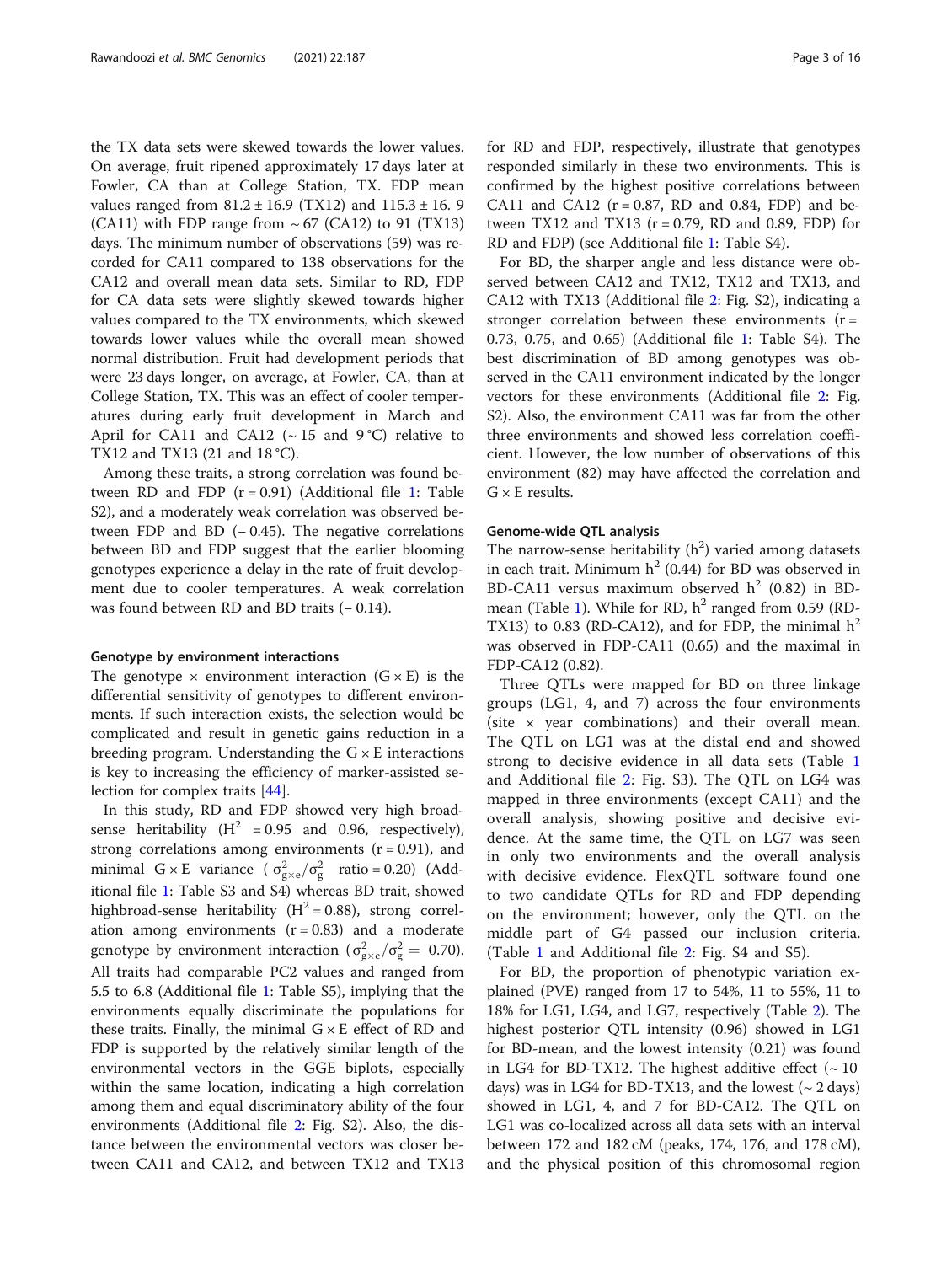<span id="page-3-0"></span>

| <b>Table 1</b> QTLs mapped for the bloom date (BD), ripening date (RD), and fruit development period (FDP) traits evaluated in four |  |
|-------------------------------------------------------------------------------------------------------------------------------------|--|
| environments (CA11, CA12, TX12, and TX13), and the overall mean for 143 peach seedlings                                             |  |

|              |             |                |       |              |              |              |                |                | 2ln(BF) |        |        |
|--------------|-------------|----------------|-------|--------------|--------------|--------------|----------------|----------------|---------|--------|--------|
| <b>Trait</b> | <b>MCMC</b> | <b>Records</b> | $\mu$ | $\sigma_p^2$ | $\sigma_e^2$ | $\sigma_A^2$ | h <sup>2</sup> | LG             | 1/0     | 2/1    | 3/2    |
| BD-CA11      | 150,000     | 82             | 42.3  | 15.2         | 8.5          | 6.7          | 0.44           | $\mathbf{1}$   | 6.6     | 0.1    | 0.0    |
| BD-CA12      | 250,000     | 138            | 43.8  | 10.5         | 2.2          | 8.3          | 0.79           | $\mathbf{1}$   | 11.4    | 2.7    | 0.2    |
|              |             |                |       |              |              |              |                | $\overline{4}$ | 10.4    | 0.3    | $-0.5$ |
|              |             |                |       |              |              |              |                | $\overline{7}$ | 29.5    | 1.0    | $-0.1$ |
| BD-TX12      | 150,000     | 114            | 49.3  | 76.3         | 23.5         | 52.9         | 0.69           | $\mathbf{1}$   | 5.1     | 1.3    | 0.7    |
|              |             |                |       |              |              |              |                | $\overline{4}$ | 3.9     | 1.0    | 0.4    |
|              |             |                |       |              |              |              |                | 7              | 15.6    | 1.3    | 0.6    |
| BD-TX13      | 150,000     | 124            | 50.2  | 89.3         | 23.5         | 65.7         | 0.74           | $\mathbf{1}$   | 14.1    | $-0.4$ | $-0.3$ |
|              |             |                |       |              |              |              |                | $\overline{4}$ | 29.6    | $-1.3$ | na     |
| BD-mean      | 3600,000    | 143            | 47.0  | 42.6         | 7.6          | 35.1         | 0.82           | $\mathbf{1}$   | 13.9    | 5.5    | $-1.2$ |
|              |             |                |       |              |              |              |                | $\overline{4}$ | 4.6     | $-2.0$ | na     |
|              |             |                |       |              |              |              |                | $\overline{7}$ | 14.6    | $-0.9$ | na     |
| RD-CA11      | 100,000     | 104            | 157.4 | 313.9        | 97.6         | 216.3        | 0.69           | $\overline{4}$ | 28.0    | 3.9    | 0.6    |
| RD-CA12      | 200,000     | 138            | 147.3 | 239.0        | 41.5         | 197.5        | 0.83           | $\overline{4}$ | na      | 18.6   | 0.2    |
| RD-TX12      | 100,000     | 94             | 129.2 | 278.8        | 112.6        | 166.1        | 0.60           | $\overline{4}$ | 29.3    | 0.6    | $-0.4$ |
|              |             |                |       |              |              |              |                | $\overline{7}$ | 2.3     | 0.2    | na     |
| RD-TX13      | 500,000     | 114            | 141.8 | 293.7        | 119.8        | 173.8        | 0.59           | $\overline{4}$ | 27.6    | 4.5    | 0.7    |
| RD-mean      | 100,000     | 135            | 142.9 | 187.9        | 67.4         | 120.5        | 0.64           | $\overline{4}$ | na      | 10.0   | 1.0    |
| FDP-CA11     | 100,000     | 59             | 115.3 | 285.2        | 97.7         | 185.7        | 0.65           | $\overline{4}$ | 27.0    | 4.4    | 1.1    |
| FDP-CA12     | 100,000     | 138            | 103.5 | 249.9        | 46.2         | 203.1        | 0.82           | $\overline{4}$ | na      | 30.9   | 0.3    |
| FDP-TX12     | 250,000     | 94             | 81.2  | 286.5        | 91.6         | 194.8        | 0.68           | $\overline{4}$ | 29.0    | 1.8    | 1.0    |
|              |             |                |       |              |              |              |                | 6              | 4.5     | 1.3    | 0.0    |
| FDP-TX13     | 150,000     | 114            | 91.3  | 321.0        | 105.5        | 215.4        | 0.67           | $\overline{4}$ | 28.2    | 3.6    | 1.0    |
| FDP-mean     | 100,000     | 138            | 95.5  | 246.4        | 71.7         | 174.7        | 0.71           | $\overline{4}$ | na      | 11.7   | 1.8    |

Bloom date, ripening date, and fruit development period in Julian days

CA11 Fowler, California 2011, CA12 Fowler, California 2012, TX12 College Station, Texas 2012, TX13 College Station, Texas 2013

Markov chain Monte Carlo (MCMC) run length, phenotypic mean (µ), phenotypic variance ( $\sigma_P^2$ ), residual variance( $\sigma_e^2$ ), additive variance( $\sigma_A^2$ ), narrow-sense

heritability  $(h^2)$ , the linkage groups (LG) that QTLs were mapped on

2ln(BF). Bayes Factor, a measure quantifies the support from the data for the number of QTLs in the model (QTL evidence), after pair-wise model comparison (1/0, 2/1, and 3/2) such as 'one-QTL model' vs. 'zero-QTL

was 43,058,300 - 45,586,061 bp on the peach genome sequence v2.0, (Table [2,](#page-4-0) Fig. [1](#page-5-0)a, and Additional file [1](#page-13-0): Table S6). Likewise, peaks of QTL on LG4 of three data sets, except CA12, clustered at mode 50 cM, with an interval between 48 and 54 cM and physical chromosomal position between 11,956,738 – 13,633,831 bp. Regarding LG7, the peaks co-localized at either 64 or 66 cM with an interval from 62 to 70 cM and physical chromosomal position between 15,513,277 - 17,226,623 bp on the peach genome sequence v2.0 (Table [2](#page-4-0) and Fig. [1b](#page-5-0), Additional file [1](#page-13-0): Table S6).

The proportion of phenotypic variation explained by RD QTL on LG4 ranged between 46 and 75% (Table [2](#page-4-0)). The highest posterior QTL intensity (1.80) and the highest additive effect  $({\sim}19 \text{ days})$  were found in CA12. In most environments, the observed high intensity (greater than one) implies that FlexQTL assigned two QTLs within the same QTL interval with an average distance between them of 1.0 cM across all sampled models. This distance is very short to be genetically meaningful for population sizes. This QTL had mode at either 44 or 45 cM, overlapping intervals from 40 to 46 cM across all data sets, and the physical chromosomal position between 10,396,616 to 11,298,736 on the peach genome sequence v2.0 (Table [2,](#page-4-0) Fig. [1c](#page-5-0), and Additional file [1](#page-13-0): Table S6). The proportion of phenotypic variation explained by FDP QTL on LG4 ranged between 40 and 71% (Table [2](#page-4-0)). The highest posterior QTL intensity (1.60) was for CA12 and the lowest (0.79) for TX12. The highest additive effect  $({\sim 20 \text{ days}})$  was found in TX13. Likewise, this QTL had a mode at either 44 or 45 cM, overlapping intervals from 40 to 46 cM across all data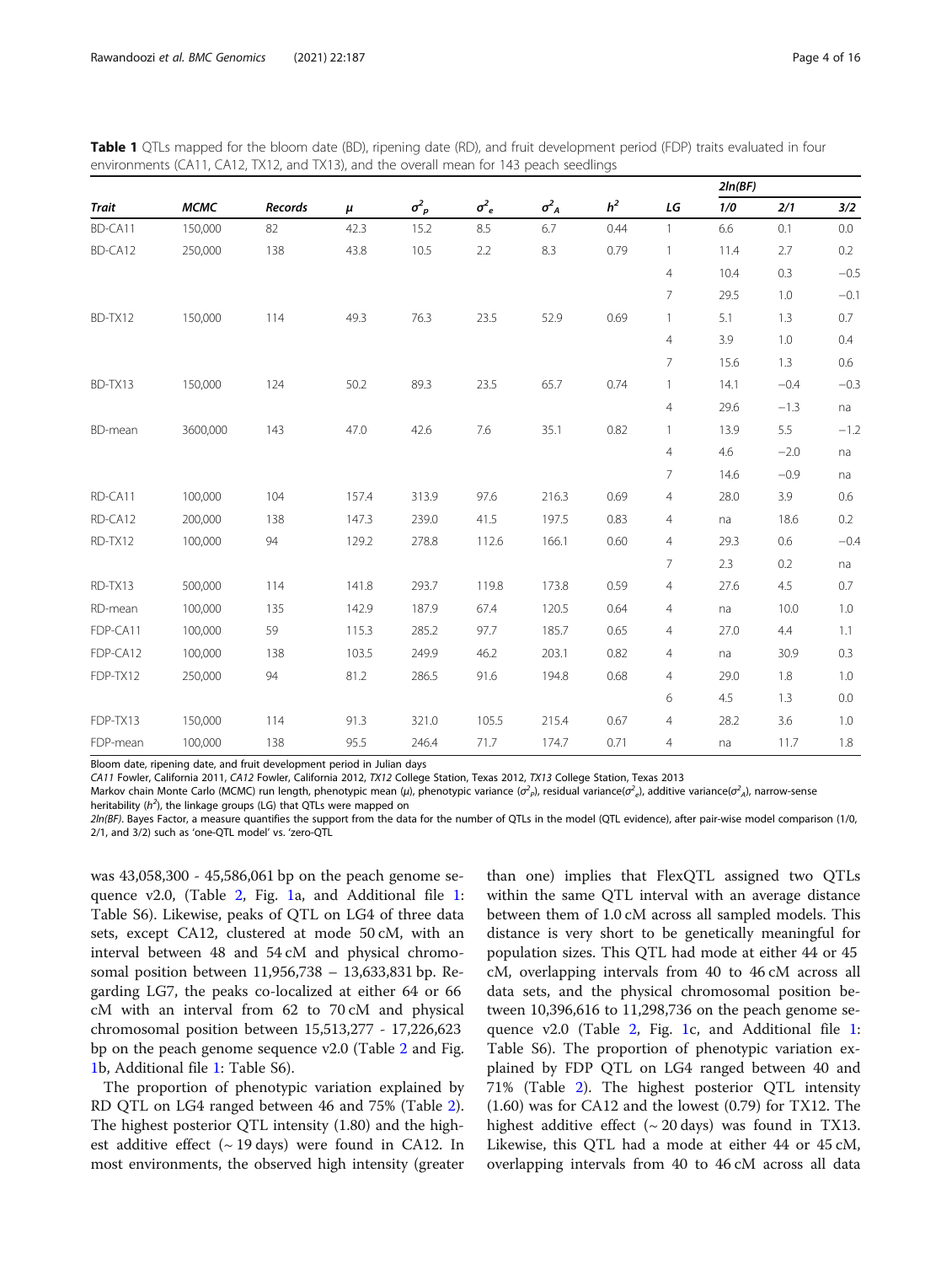<span id="page-4-0"></span>

| Table 2 QTL name, linkage group, interval, mode peak, intensity, additive effect, and phenotypic variance explained (PVE) for the |
|-----------------------------------------------------------------------------------------------------------------------------------|
| bloom date (BD), ripening date (RD), and fruit development period (FDP) traits evaluated in four environments (CA11, CA12, TX12,  |
| and TX13), and the overall mean for 143 peach seedlings                                                                           |

| QTL name   | <b>Linkage Group</b> | Interval (cM) | Mode peak (cM) | <b>Intensity</b> | Additive Effect (d)   | <b>PVE</b> |
|------------|----------------------|---------------|----------------|------------------|-----------------------|------------|
| qBD1-CA11  | $\mathbf{1}$         | [174, 182]    | 178            | 0.94             | 5                     | 54         |
| qBD1-CA12  |                      | [172, 180]    | 176            | 0.43             | 2                     | 19         |
| qBD1-TX12  |                      | [172, 182]    | 178            | 0.72             | 5                     | 17         |
| qBD1-TX13  |                      | [172, 182]    | 174            | 0.86             | 6                     | 20         |
| qBD1-mean  |                      | [172, 182]    | 178            | 0.96             | 5                     | 35         |
| qBD4-CA12  | $\overline{4}$       | [70, 78]      | 76             | 0.60             | $\overline{2}$        | 18         |
| qBD4-TX12  | 4                    | [48, 52]      | 50             | 0.21             | $\overline{4}$        | 11         |
| qBD4-TX13  | 4                    | [48, 52]      | 50             | 0.85             | 10                    | 55         |
| qBD4-mean  | 4                    | [48, 54]      | 50             | 0.42             | 4                     | 14         |
| qBD7-CA12  | $\overline{7}$       | [62, 70]      | 66             | 0.87             | $\mathbf{2}^{\prime}$ | 17         |
| qBD7-TX12  | $\overline{7}$       | [62, 70]      | 64             | 0.89             | 5                     | 18         |
| qBD7-mean  | 7                    | [62, 68]      | 66             | 0.91             | 3                     | 11         |
| qRD4-CA11  | 4                    | [42, 46]      | 44             | 1.40             | 17                    | 46         |
| qRD4-CA12  | $\overline{4}$       | [42, 46]      | 45             | 1.80             | 19                    | 75         |
| qRD4-TX12  | 4                    | [42, 46]      | 44             | 0.85             | 18                    | 54         |
| qRD4-TX13  | 4                    | [40, 46]      | 44             | 1.21             | 17                    | 52         |
| qRD4-mean  | $\overline{4}$       | [42, 46]      | 44             | 1.50             | 17                    | 57         |
| qFDP4-CA11 | 4                    | [42, 46]      | 45             | 1.10             | 16                    | 42         |
| qFDP4-CA12 | $\overline{4}$       | [42, 46]      | 45             | 1.60             | 19                    | 71         |
| qFDP4-TX12 | 4                    | [46, 52]      | 50             | 0.79             | 18                    | 56         |
| qFDP4-TX13 | $\overline{4}$       | [42, 46]      | 44             | 1.10             | 20                    | 62         |
| qFDP4-mean | $\overline{4}$       | [40, 46]      | 44             | 1.04             | 14                    | 40         |

Bloom date, ripening date, and fruit development period in Julian days

CA11 Fowler, California 2011, CA12 Fowler, California 2012, TX12 College Station, Texas 2012, TX13 College Station, Texas 2013

Posterior intensity is the accumulated probability of QTL presence in a successive series of 2 cM bins (chromosome segments) based on Bayesian analysis

For each QTL reported, the evidence  $[2ln(BF)]$  is either positive (2-5), strong (5-10), or decisive (> 10)

sets, except TX12, and has a physical chromosomal position between ~ 10,396,616 to 11,298,736 bp of the peach genome sequence v2.0 (Table 2 and Additional file [1](#page-13-0): Table S6). Like RD, the high intensity that is noticed in most data sets indicates two tightly linked QTLs within the QTL interval, and the gap between them averaged to 1.4 cM across all sampled models. So, the distance is also too short to be genetically dissected in these studied population sizes.

## QTL associated haplotypes, number of QTL-alleles, their effect, predictive markers, and sources

On LG1, 11 SNPs in the predicted  $qBDG1$  region (172.23–182.34 cM) (Additional file [1:](#page-13-0) Table S7), chosen for haplotyping, revealed eight SNP haplotypes across the seven parents in which H8 was a common haplotype (Table [3\)](#page-6-0). The estimation of the diplotype effect identified families of two parents (Y434–40 and 'Victor') were segregating for this QTL. The results also discovered multiple Q-alleles of various effects associated with H1

to H7, and only one  $q$ -allele was linked to low phenotypic values associated with H8.

The examination of the haplotype /diplotype effects (Fig. [2a](#page-8-0)) revealed that the effect of H7 and H1could not differentiated when comparing H5H7<>H5H1 and H8H1<>H8H7. Likewise, the effects of H5 and H8 could not be differentiated when comparing H5H1 to H8H1 and H5H7 to H8H7. Also, H7 had a larger effect than H8 and H3 in the comparison H8H7<>H8H8 and H8H7<>H8H3, respectively. The effect size of H1 was greater than H2 and H3 when comparing H8H1 to H8H2 and H8H3. In general, H8 had a smaller effect than H1, H2, H3, H6, and H7, when comparing H8H8 to H8H1, H8H2, H8H3, H8H6, and H8H7. Hence, H1 and H7 had similar and the largest effects, and both coined as Q1, then followed by H3, H6, H2, and H8, which were represented as  $Q2$ ,  $Q3$ ,  $Q4$ , and  $q$ , respectively. However, the under-representation of QTL genotypes hindered the estimation of H4 and H5 effects.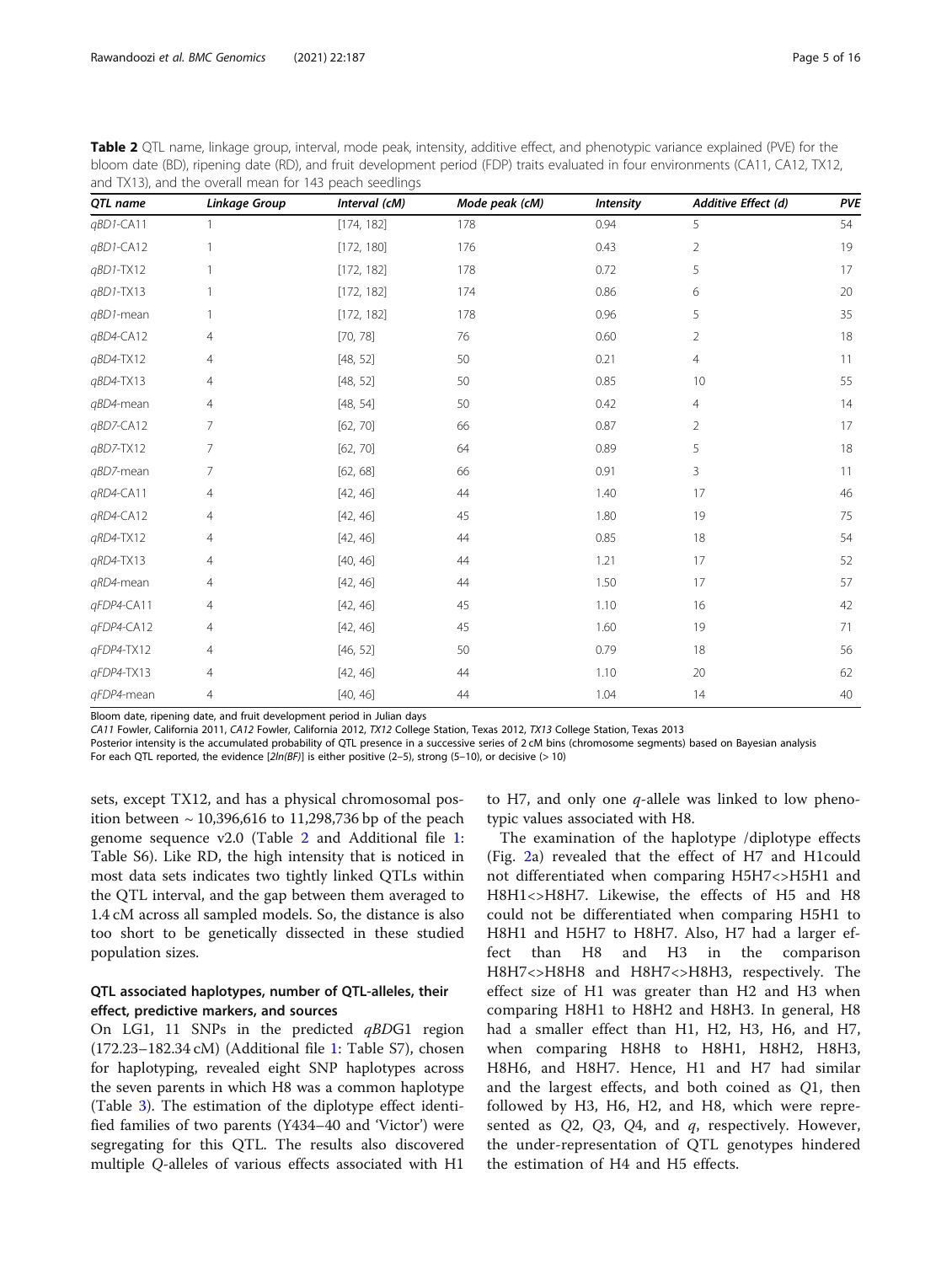<span id="page-5-0"></span>

All of these haplotypes could be differentiated from H8 by various pairs of adjacent SNP markers by contrasting either  $AB$ - or  $BA$ -alleles for 1) snp  $1$  46757382 and ss 135737 to BB of H8, or 2) ss\_128625 and ss\_128603 to AA of H8, and 3) ss\_129512 and ss\_128603 to also AA of H8 (Table [3](#page-6-0) and Additional file [1](#page-13-0): Table S7). Breeding parents 'Galaxy', Y426–371, Y435–246, Y434–40, and TX2B136 were considered as founders in this study and the sources of these SNPs were unknown because their ancestors were not available for genotyping. On the other hand, the Q-allele (H5) of 'Victor' was inherited from F\_Goldprince, and the  $q$ -allele (H8) of both 'Victor' and TXW1490–1 was inherited from Fla3–2 through 'TropicBeauty'.

On LG4, there were 13 SNP markers in the BD QTL region (47.83 to 54.54 cM) (Additional file [1](#page-13-0): Table S7) selected for haplotyping. That revealed five SNP haplotypes in the seven parents. H1 and H3 were the most common haplotypes (Table [3](#page-6-0)). Families of four parents (Y435–246, Y426–371, 'Galaxy', and 'Victor') were heterozygous for this QTL. H2 and H3 were associated with the Q-allele while H1, H4, and H5 with the  $q$ -allele.

The examination of the haplotype/diplotype effects in Fig. [2b](#page-8-0) revealed that H3 was not different from H5 based on H3H3<>H5H3. Also, H3 had a larger effect than H1, H2, and H4 when comparing H3H3 to H3H1, H3H2, and H3H4, respectively. Our results suggest different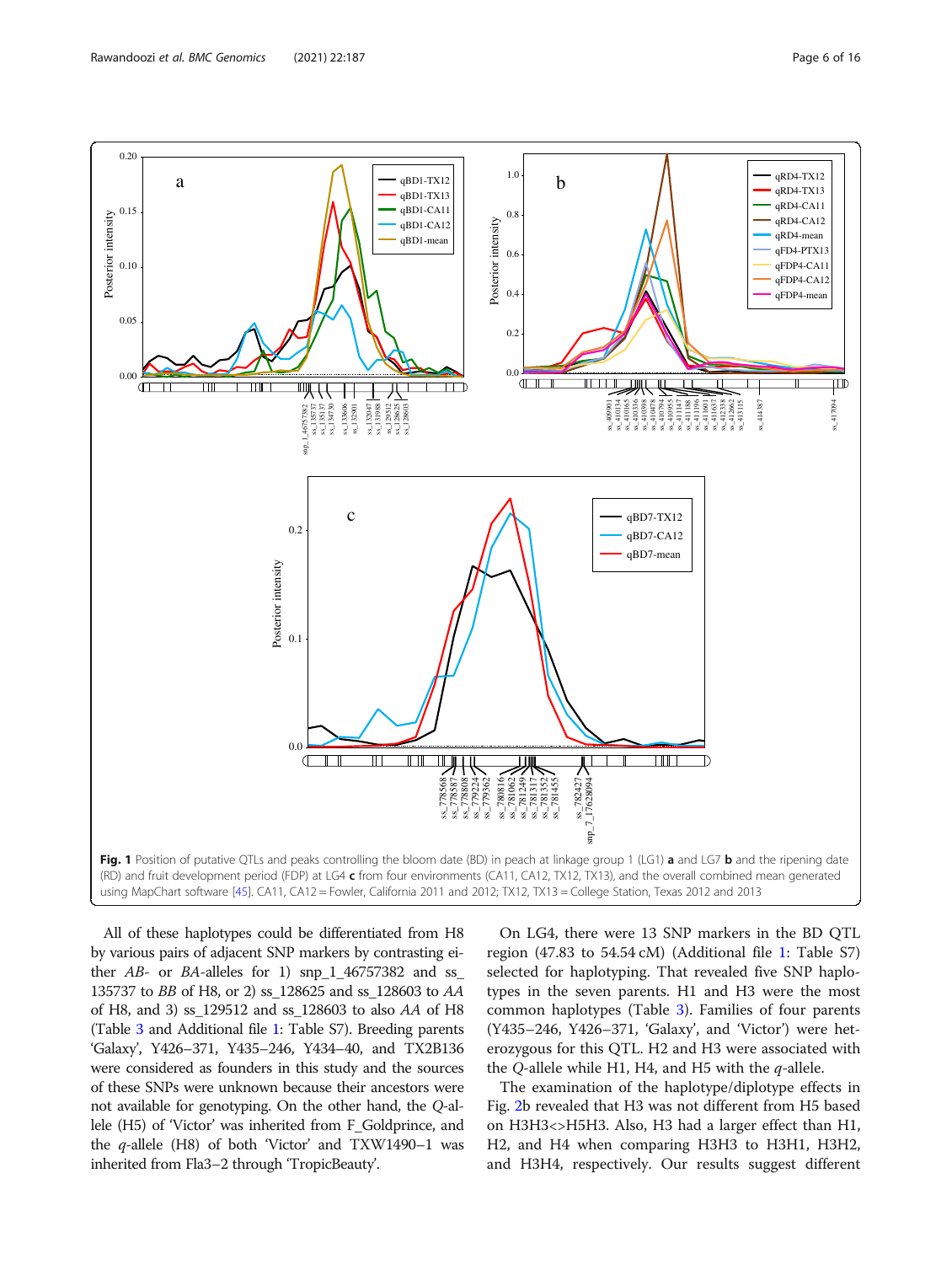<span id="page-6-0"></span>Table 3 QTL genotypes for bloom date (BD), ripening date (RD), and fruit development period (FDP) traits for seven breeding parents, with associated linkage groups, haplotype names, the haplotype's SNP sequences, and original sources

| <b>Trait/LG/Pos</b>    | منظر كمتعامل ومعامر<br>Parents | QTL                | Hap.           | SNP haplotype                            | Successive ancestors        |  |
|------------------------|--------------------------------|--------------------|----------------|------------------------------------------|-----------------------------|--|
|                        |                                | allele             |                | Allele sequence                          | (founders in bold)          |  |
| BD LG1 [172.23-182.34] | Galaxy                         | $Q \nvert P$       | H4             | <b>AB</b> ABBBBBAAB                      | Galaxy                      |  |
|                        | Galaxy                         | $Q \delta$         | H4             | <b>AB</b> ABBBBBAAB                      | Galaxy                      |  |
|                        | Y426-371                       | $Q_1$ $\varphi$    | H1             | <b>AB</b> ABBBAAAAB                      | Y426-371                    |  |
|                        | Y426-371                       | $Q_1 \n\delta$     | H7             | <b>BA</b> BBBBAAABB                      | Y426-371                    |  |
|                        | Y434-40                        | $Q_4$ $\delta$     | H2             | <b>AB</b> ABBBAAABB                      | Y434-40                     |  |
|                        | Victor                         | $Q \vartheta$      | H5             | <b>AB</b> BBBBABBBA                      | Goldprince > F_Goldprince   |  |
|                        | Y435-246                       | $Q_3$ $\downarrow$ | H <sub>6</sub> | <b>BA</b> ABBBBBAAB                      | Y435-246                    |  |
|                        | Y435-246                       | $Q_2$ $\delta$     | H <sub>3</sub> | <b>AB</b> ABBBABBBA                      | Y435-246                    |  |
|                        | Y434-40                        | $q \nvert \nvert$  | H8             | <b>BB</b> ABBBBB <b>AAA</b>              | Y434-40                     |  |
|                        | Victor                         | $q \nvert \nvert$  | H8             | <b>BBABBBBBAAA</b>                       | TropicBeauty $>$ Fla3-2     |  |
|                        | TX2B136                        | $q \nvert \nvert$  | H8             | <b>BB</b> ABBBBB <b>AAA</b>              | <b>TX2B136</b>              |  |
|                        | TX2B136                        | q 3                | H8             | <b>BBABBBBBAAA</b>                       | TX2B136                     |  |
|                        | TXW1490_1                      | $q \nvert \nvert$  | H8             | <b>BBABBBBBAAA</b>                       | TropicBeauty $>$ Fla3-2     |  |
|                        | TXW1490_1                      | q 3                | H8             | <b>BB</b> ABBBBB <b>AAA</b>              | F_TXW1490_1                 |  |
| BD LG4 [47.83-54.54]   | TX2B136                        | $Q \nvert P$       | H3             | <b>ABAAAABBAABAB</b>                     | <b>TX2B136</b>              |  |
|                        | TX2B136                        | $Q \delta$         | H3             | ABAAAABBAABAB                            | TX2B136                     |  |
|                        | TXW1490_1                      | $Q \nvert P$       | H3             | ab <b>aaaabba</b> abab                   | TropicBeauty > Flordaprince |  |
|                        | TXW1490_1                      | $Q \delta$         | H <sub>3</sub> | ABAAAABBAABAB                            | F_TXW1490_1                 |  |
|                        | Y426-371                       | $Q \nvert P$       | H3             | ABAAAABBAABAB                            | Y426-371                    |  |
|                        | Victor                         | $Q \delta$         | H <sub>3</sub> | AB <b>aaaabba</b> abab                   | Goldprince > F_Goldprince   |  |
|                        | Y435-246                       | $Q \delta$         | H2             | B <b>A</b> BBBB <b>A</b> ABBA <b>B</b> A | Y435-246                    |  |
|                        | Galaxy                         | $Q \delta$         | H2             | <b>BABBBBAABBABA</b>                     | Galaxy                      |  |
|                        | Y435-246                       | $q \nvert \nvert$  | H1             | BBBBBBBABAAAA                            | Y435-246                    |  |
|                        | Y426-371                       | $q \triangleleft$  | H1             | BBBBBBBABAAAA                            | Y426-371                    |  |
|                        | Galaxy                         | $q \nvert \nvert$  | H1             | BBBBBBABAAAA                             | Galaxy                      |  |
|                        | Y434-40                        | q 3                | H1             | BBBBBBABAAAA                             | Y434-40                     |  |
|                        | Y434-40                        | $q \nvert \nvert$  | H4             | abbbbbbabaaaa                            | Y434-40                     |  |
|                        | Victor                         | $q \nvert \nvert$  | H <sub>5</sub> | ABBABABABBBAB                            | TropicBeauty $>$ Fla3-2     |  |
| BD LG7 [62.05-68.91]   | Y435-246                       | Q ổ                | H <sub>3</sub> | ab <b>a</b> aabaabbabb                   | Y435-246                    |  |
|                        | Galaxy                         | $Q \nvert P$       | H <sub>6</sub> | BBABABBABABBA                            | Galaxy                      |  |
|                        | <b>Victor</b>                  | $Q \n\delta$       | H <sub>6</sub> | BBABABBABABBA                            | Goldprince > F_Goldprince   |  |
|                        | TX2B136                        | $Q \nsubseteq$     | H1             | BBABBAAAABAAB                            | TX2B136                     |  |
|                        | Y426-371                       | Q 3                | H2             | BB <b>A</b> BBAAAABABA                   | Y426-371                    |  |
|                        | Y435-246                       | $Q \nvert Q$       | H2             | BBABBAAAABABA                            | Y435-246                    |  |
|                        | Y434-40                        | $Q \nvert P$       | H2             | bb <b>a</b> bbaaaababa                   | Y434-40                     |  |
|                        | Galaxy                         | $q \triangleleft$  | H4             | AA <b>B</b> ABBBBBABAB                   | Galaxy                      |  |
|                        | Y426-371                       | $q \nvert \nvert$  | H4             | AA <b>B</b> ABBBBBABAB                   | Y426-371                    |  |
|                        | Y434-40                        | q I                | H <sub>5</sub> | aa <b>b</b> aaaaababa                    | Y434-40                     |  |
|                        | Victor                         | $q \nvert \nvert$  | H7             | aa <b>b</b> bbaaaababa                   | TropicBeauty > Flordaprince |  |
|                        | TX2B136                        | $q \triangleleft$  | H7             | AABBBAAAABABA                            | <b>TX2B136</b>              |  |
|                        | TXW1490_1                      | $q \nvert \nvert$  | H7             | aa <b>b</b> bbaaaababa                   | TropicBeauty > Flordaprince |  |
|                        | TXW1490_1                      | $q \triangleleft$  | H7             | AABBBAAAABABA                            | F_TXW1490_1                 |  |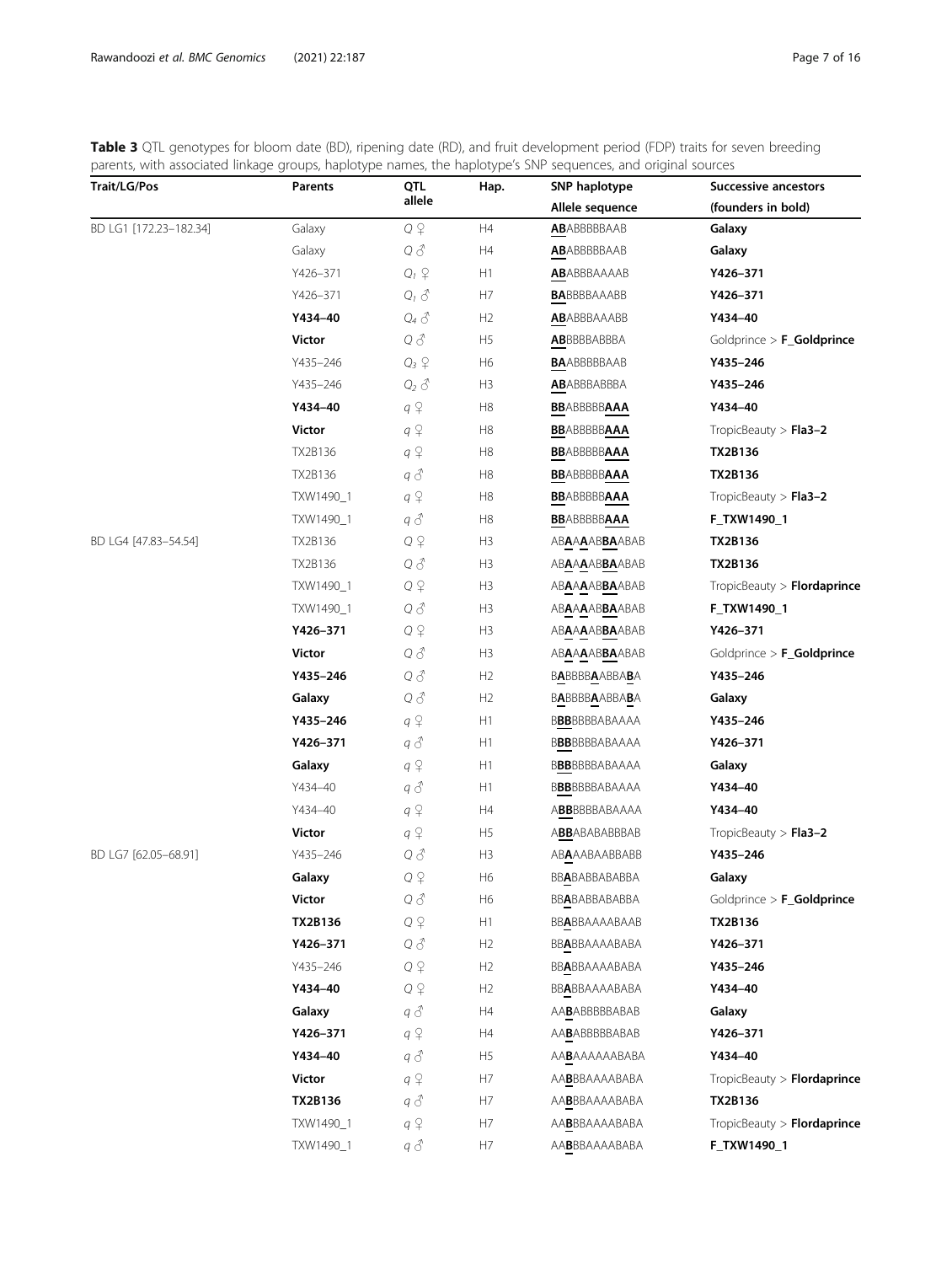Table 3 QTL genotypes for bloom date (BD), ripening date (RD), and fruit development period (FDP) traits for seven breeding parents, with associated linkage groups, haplotype names, the haplotype's SNP sequences, and original sources (Continued)

| <b>Trait/LG/Pos</b>          | <b>Parents</b> | QTL                                   | Hap. | SNP haplotype          | <b>Successive ancestors</b><br>(founders in bold) |  |
|------------------------------|----------------|---------------------------------------|------|------------------------|---------------------------------------------------|--|
|                              |                | allele                                |      | Allele sequence        |                                                   |  |
| RD and FDP LG4 [42.33-45.19] | Y426-371       | $Q_i \delta$                          | H3   | <b>BAAAAAAAABAAAAB</b> | Y426-371                                          |  |
|                              | Y434-40        | $Q_i \delta$                          | H3   | BAAAAAAAABAAAAB        | Y434-40                                           |  |
|                              | Galaxy         | $Q_1 \nsubseteq$                      | H3   | BAAAAAAAABAAAAB        | Galaxy                                            |  |
|                              | <b>Victor</b>  | $Q_2 \nbrace 2$                       | H4   | AAABABAABAABBBB        | TropicBeauty > $Fla3-2$                           |  |
|                              | TXW1490 1      | $Q_2$ $\varphi$                       | H4   | AAABABAABAABBBB        | TropicBeauty $>$ Fla3-2                           |  |
|                              | Y435-246       | $q_1 \nightharpoonup$                 | H1   | ABBBBBBBBABBBBA        | Y435-246                                          |  |
|                              | Y435-246       | $q_1 \delta$                          | H1   | ABBBBBBBBABBBBA        | Y435-246                                          |  |
|                              | Y434-40        | $q_1$ $\varphi$                       | H1   | ABBBBBBBBABBBBA        | Y434-40                                           |  |
|                              | Galaxy         | $q_1 \delta$                          | H1   | ABBBBBBBBABBBBA        | Galaxy                                            |  |
|                              | Victor         | $q_1 \delta$                          | H1   | ABBBBBBBBABBBBA        | Goldprince $>$ <b>F_Goldprince</b>                |  |
|                              | TX2B136        | $q_1$ $\varphi$                       | H1   | ABBBBBBBBABBBBA        | <b>TX2B136</b>                                    |  |
|                              | TX2B136        | $q_1 \delta$                          | H1   | ABBBBBBBBABBBBA        | <b>TX2B136</b>                                    |  |
|                              | TXW1490 1      | $q_1 \delta$                          | H1   | ABBBBBBBBABBBBA        | F TXW1490 1                                       |  |
|                              | Y426-371       | $q_2$ <sup><math>\varphi</math></sup> | H2   | <b>BBBBBBBBBABBBBA</b> | Y426-371                                          |  |

QTL alleles for each parent cultivar are presented with ♀ and ⊘ for maternal and paternal parent sources, respectively. Parents that are heterozygous for the QTL are in bold. Allele(s) for predictive SNP marker(s) associated with Q or q-alleles for increasing or decreasing a given trait, respectively, are shown inunderscored bold. Q/q of different effect magnitude are indicated by subscript numbers. The identity of the SNP markers and their physical and genetic location is given in Additional file [1](#page-13-0): Table S7

effects/magnitudes of some haplotypes on BD, e.g., H5H3  $(qQ)$  had a larger effect than H3H2 (QQ). That could be explained by several reasons such as the presence of interaction with other loci, H5  $(q)$  having a smaller effect on decreasing BD among the other haplotypes (H1 and H4) associated with decreasing BD, or H2 (Q) having less magnitude on increasing BD. The low number of diplotype observations or high variance within a diplotype class might also have caused these issues.

More than one predictive SNP marker associated with H2 and H3 (Q- allele) were identified (Table [3](#page-6-0)). A-allele at ss\_415301 (50.09 cM) along with three more SNP markers distinguished H3, whereas the A-allele at ss\_ 414387 (48.43 cM) and the other two SNP markers were unique for H2. In contrast, H1, H4, and H5  $(q$ -allele) were distinguished by two adjacent BB-alleles at ss\_ 414387 and ss\_415301. The H3 Q- allele was found in TX2B136, 'Flordaprince', F\_TXW1490\_1, Y426–371, and F-Goldprince while the H2 Q- allele came from Y435– 246 and 'Galaxy'. The  $q$ - alleles were found in Y435– 246, Y426–371, 'Galaxy', Y434–40, Fla3–2, and 'TropicBeauty'.

On LG7, the 13 SNPs (62.05–68.91 cM) in the BD QTL region (Additional file [1:](#page-13-0) Table S7) were chosen for haplotyping. Seven SNP haplotypes were discovered across the seven parents (Table [3\)](#page-6-0). Estimation of the

diplotype effect found families of five parents (Y426– 371, Y434–40, 'Victor', 'Galaxy', and TX2B136) were segregating for this QTL. H1, H2, H3, and H6 were assigned to the Q-allele and H4, H5, and H7 to  $q$ -allele (Table [3\)](#page-6-0). The analysis of the haplotype/effects showed that the effects of H2 and H4 could not be differentiated based on H6H2<>H6H4, and the same was observed between H2 and H3 when comparing H7H2 <>H7H3 (Fig. [2c](#page-8-0)). H6 had a greater effect than H7 in the comparison H6H2 to H7H2. While H5 showed a smaller effect than H2 and H3 when comparing H7H5 to both H7H2 and H7H3, respectively. Likewise, the different effects of haplotypes were noticed in this QTL for the same reasons mentioned earlier. The A-allele at the SNP marker ss\_ 778808 (15.6 Mb, 62.48 cM) (Table [3](#page-6-0)) was associated with Q-alleles. This SNP allele inherited from the parents 'Galaxy', Y426–371, Y435–246, Y434–40, and TX2B136. The sources of  $q$ - allele came from F\_ TXW1490\_1, 'Galaxy', Y426–371, Y434–40, TX2B136, and from 'Flordaprince' through 'TropicBeauty'.

15 SNP markers in the predictive QTL region for both RD and FDP traits (42.33 to 45.19 cM) (Additional file [1](#page-13-0): table S7), on the middle part of LG4, were picked for haplotype analyses. FlexQTL implies this genomic region had more than one QTL within the same interval

Results discovered four SNP haplotypes associated with RD and FDP across the seven parents of which H1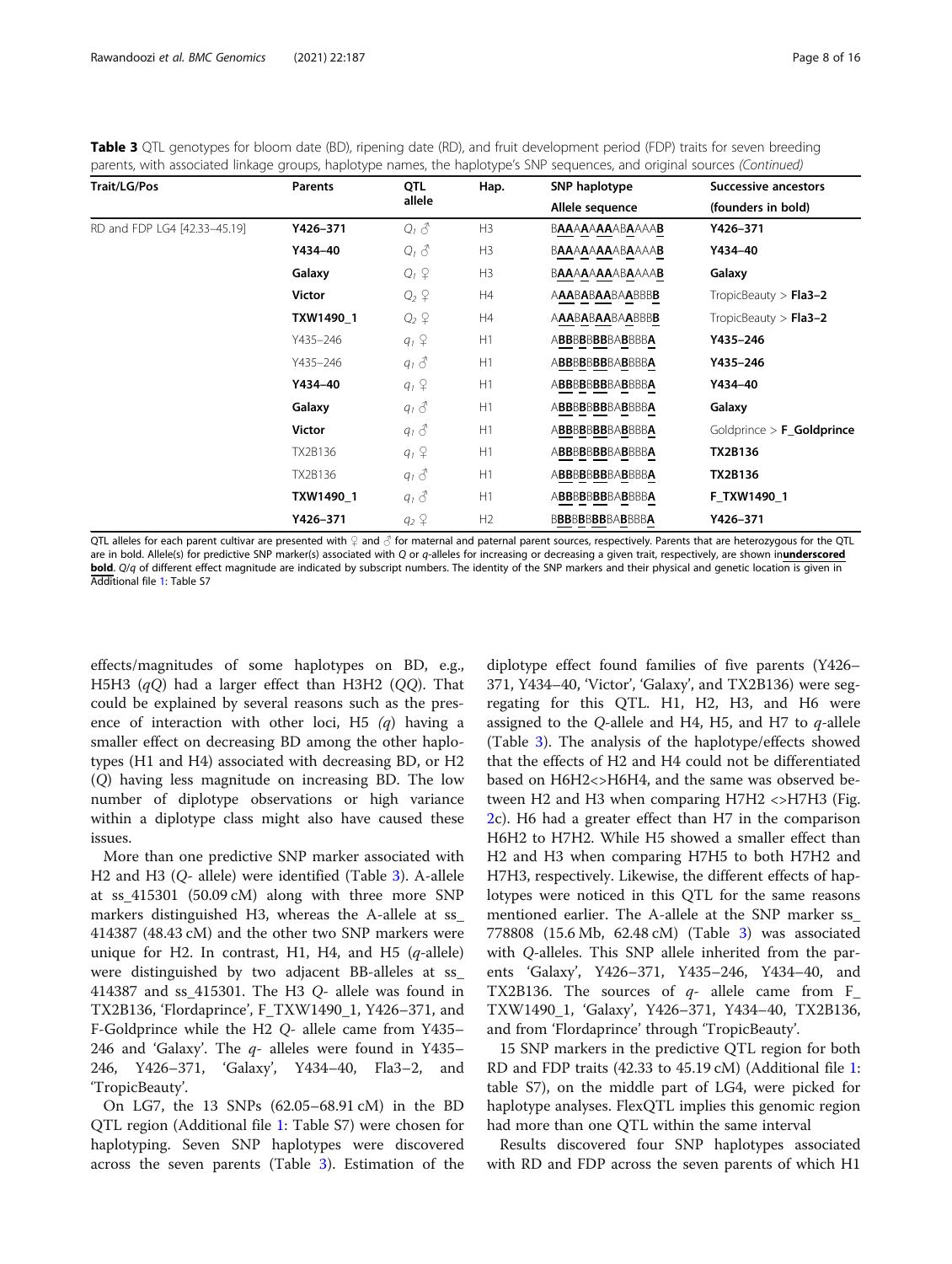<span id="page-8-0"></span>

was common (Table [3\)](#page-6-0). Families of five parents (Y426– 371, Y434–40, 'Galaxy', 'Victor', and TXW1490–1) were segregating in this region.

The diplotype analysis revealed the presence of four statistically distinct phenotypic classes (Fig. [3](#page-9-0) a and b). H3 had a larger effect than H1 and H4 when comparing H4H3<>H4H1 and H1H3 <> H4H1, respectively. Likewise, H2 showed a smaller effect than H1 on both RD and FDP when comparing H1H1<>H1H2 and from H4H1<>H4H2 just in FDP not RD as their effects could not be differentiated (Fig. [3](#page-9-0) a and b). Thus, the effect

size of haplotypes can be ordered as  $H3 > H4 > H1 > H2$ that is differentiated by Q1, Q2,  $q1$ , and  $q2$ , respectively. The major finding in this study was the presence of multiple QTL alleles of different effects for a single locus. That may explain why the Bayes Factor values and high intensities of most data sets of this study suggested the presence of two QTLs.

Seven SNP markers were identified, each of which distinguished H3 and H4 from the other two haplotypes (Table [3](#page-6-0)). In this study, 'Galaxy', TX2B136, Y426–371, Y435–246, and Y434–40, were considered founders as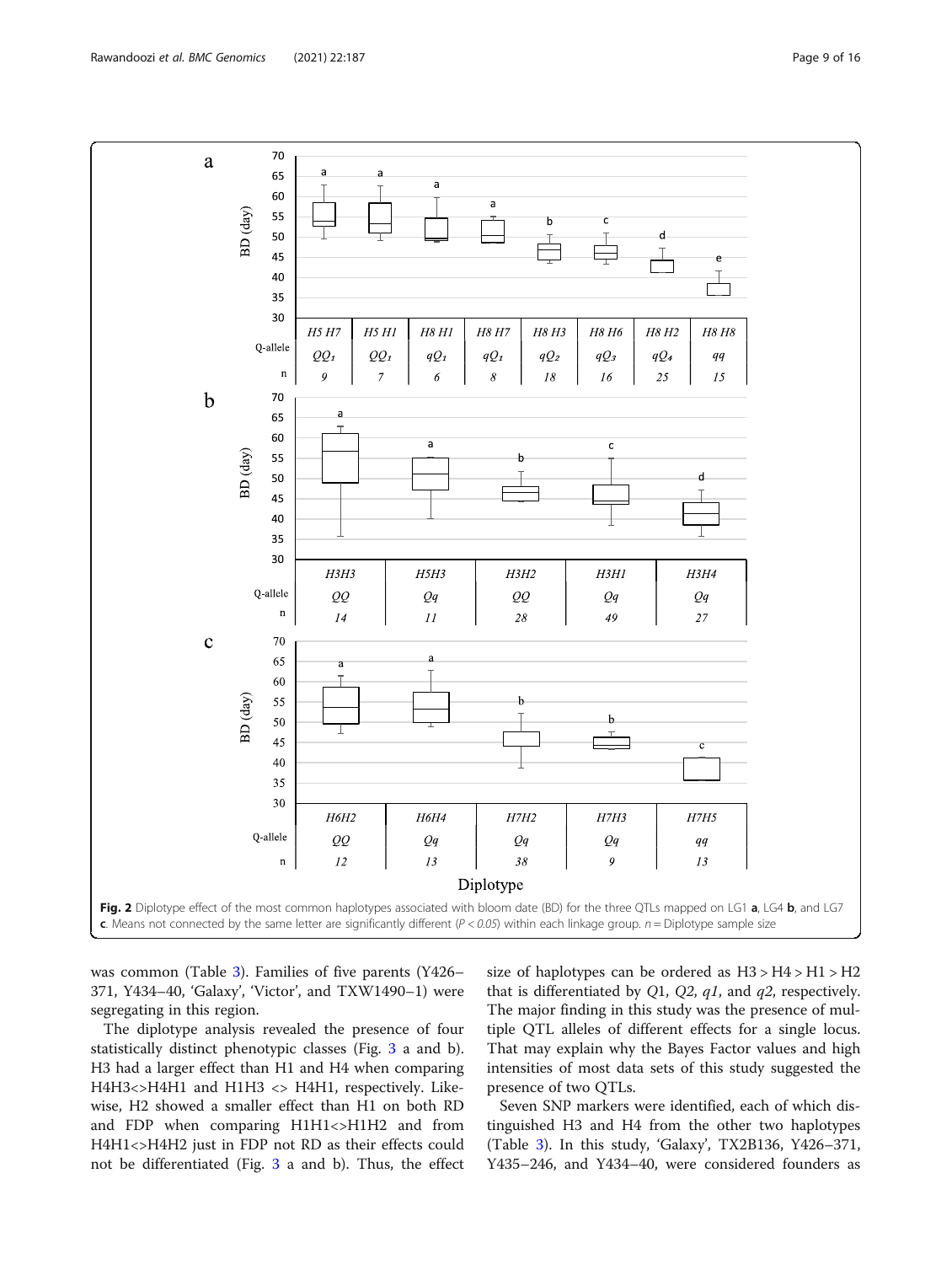<span id="page-9-0"></span>

their direct parents, and earlier generations do not exist or were not available for genotyping. Q1 (H3) was found in parent Y426–371, Y434–40, and 'Galaxy' (Table [3](#page-6-0)), while Q2 (H4) inherited from Fla3–2 through 'Tropic-Beauty'. q1 (H1) was from Y434–40, Y435–246, 'Galaxy', TX2B136, F\_Goldprince, and F\_TXW1490–1. Y426–371 parent was the only source of  $q2$  (H2). Thus, RD and FDP shared the same specific haplotypes and favorable SNP alleles associated with increasing/decreasing phenotypic values.

## **Discussion**

In this study, the bloom date was moderate to highly heritable (0.44–0.82) as has been previously reported [[15](#page-13-0), [24](#page-14-0)–[27\]](#page-14-0) in a range of germplasm, indicating that expression of bloom date is not heavily influenced by environmental effects which were supported by  $G \times E$  results. Narrow sense heritability was moderate

to high for RD (0.59 to 0.83) as was found in previous studies [[15,](#page-13-0) [18](#page-13-0), [26,](#page-14-0) [46](#page-14-0)–[48\]](#page-14-0). FDP also has an important additive genetic component as indicated by a high to very high (0.65 to 0.82) estimated narrow-sense heritability reported in this and previous studies [\[15](#page-13-0), [24](#page-14-0)–[27](#page-14-0)].

Our OTL for BD on LG1 was flanked by snp 1 46757382 and ss\_128603, spanned the region from 43.1–45.6 Mb with PVE from ~ 17 to 54%. This QTL was previously described in different germplasm, by Romeu, et al. [[30\]](#page-14-0) in the 'V6'  $\times$  'Granada' progeny (low- medium chill) (41.2 Mb) at the end of LG1, PVE  $\sim$  60%) and by Fan, et al. [[29\]](#page-14-0) using 'Contender' (high chill) and 'Fla.92-2C' (low chill) population (at 45.6 Mb, PVE  $\sim$  40%).

The QTL at the middle region of LG4 for BD mapped between ss\_413934 and ss\_419614, in the interval between 12 and 13.6 Mb, and PVE ranged from 11 to 55%.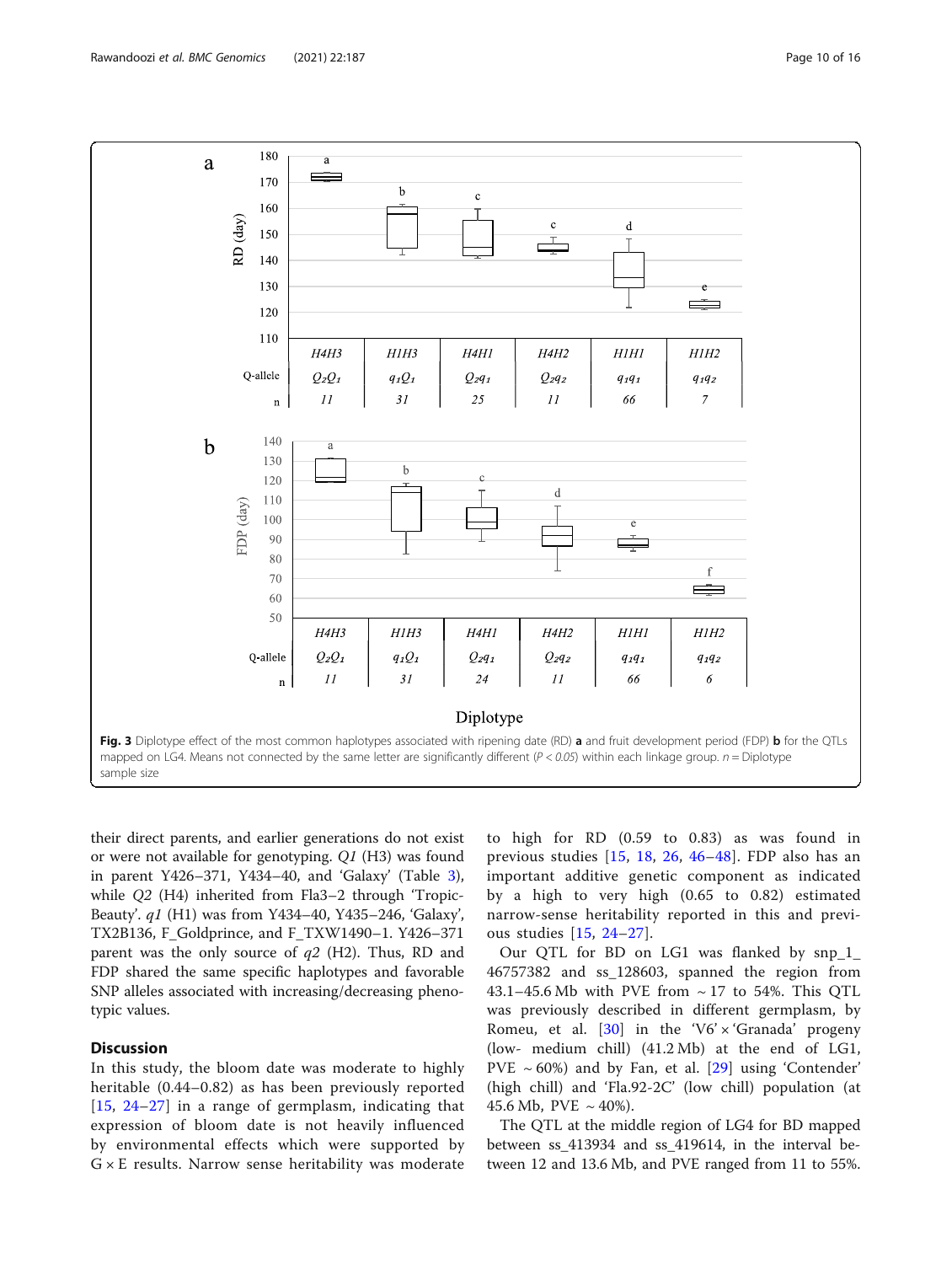This QTL overlaps with the BD QTL on LG4 (qFD4.2) at nearest markers ss\_417840 and ss\_440116 (13.1 to 16.0 Mb) reported by Hernández Mora, et al. [[15\]](#page-13-0).

Lastly, the QTL at the distal end of LG7 was flanked by ss778568 and snp\_7\_17628094, spanned from 15.5 to 17.2 Mb and explained  $\sim$  11 to 18% of BD phenotypic variation. This finding agreed with Romeu, et al. [[30](#page-14-0)] who found a QTL for BD on LG7 at the nearest marker ss\_779224 (15.7 Mb), which was close to our QTL peaks (ss\_780816 (16.3 Mb) and ss\_779362 (15.7 Mb)). Moreover, this region overlapped with the QTL (15.4 to 19.4 Mb; PVE  $\sim$  60%) reported by Fan, et al. [[29](#page-14-0)].

The only one of the three QTLs was detected in CA11 is probably due to that this environment had a low number of phenotypic data (82 records). The  $G \times E$  for BD in the studied populations may result from the response of the high-chill seedlings to the lack of chill hours that delayed the blooming period.

In summary, this study provides more evidence that three mapped QTLs for BD on LG1, 4, and 7 are major loci for controlling BD and were supported by other studies using low- and medium-chill germplasm and biparental family mapping. It was also supported by the polygenic nature of BD inheritance. Additional QTLs for BD were also reported on LG2 [[15,](#page-13-0) [49\]](#page-14-0), LG3 [\[17,](#page-13-0) [30](#page-14-0)], LG6 [[15](#page-13-0), [30,](#page-14-0) [50\]](#page-14-0), and LG8 [\[15](#page-13-0), [17](#page-13-0)]. Thus, further studies using more diverse germplasm will be important to continue to characterize additional QTLs and candidate genes to identify the genetic pathway regulating the BD in peach.

The examination of haplotype/diplotype effects uncovered the high prevalence of a few haplotypes, e.g., H8 (qallele), H3 (Q-allele), and H7 ( $q$ -allele) on LG1, 4, and 7, respectively, reflecting the relatively narrow genetic base of peach germplasm. Also, the results revealed the presence of multiple Q-alleles of different effects for the QTL on LG1 (Q1, Q2, Q3, and Q4) along with only one  $q$ -allele. In general, the small family sizes and consequently the low/lack representation of various compound diplotypes (e.g., 6 to 9 observations in some diplotypes of LG1) hindered the ability to make conclusions on the haplotype effects (H4 and H5) or the interplay among the three mapped QTLs for BD.

One QTL associated with RD and FDP was mapped at the middle part of LG4 (10.4–11.3 Mb) with PVE 46– 75% and 40–71%, respectively. This specific genomic region was reported as associated with RD trait previously by Nuñez-Lillo, et al.  $[35]$  $[35]$  ( $\sim$  10.9 Mb), Romeu, et al.  $[30]$  $[30]$  $[30]$  $(\sim 10.7 \text{ Mb})$ , Frett [\[18\]](#page-13-0) (10.7–11.3 Mb), Eduardo et al. (2011; 2013) (~ 11.0–11.2 Mb) with candidate gene ppa008301m for maturity, and Hernández Mora, et al.  $[15]$  $[15]$  ( $\sim$  11.2–14.1 Mb). This held true using early-, mid-, and late-maturing populations. The co-localization between QTLs for RD and FDP was supported by the strong correlation  $(r = 0.87)$  (data not shown) between these traits in this study as well as previous work  $[6, 15]$  $[6, 15]$  $[6, 15]$  $[6, 15]$  $[6, 15]$ .

Also, all data sets, except TX12, showed decisive evidence ( $BF \ge 10$ ) with high intensity for the presence of a second QTL on LG4. This could be explained by that TX12 had higher temperatures during the critical fruit development months (March and April) [[51\]](#page-14-0) compared to other sites. The higher temperatures accelerated RD and shortened FDP in this environment, which minimized the phenotypic variation as mentioned earlier (Additional file [1](#page-13-0): Table S1).

Furthermore, the haplotype analysis of this chromosomal region revealed multiple predictive loci (ss\_ 410398, ss\_410794, and ss\_412662) for decreasing and increasing for either RD or FDP. Likewise, examining the relative effects of haplotypes and estimated QTL genotypes revealed a series of QTL alleles of different effect at this locus that we coined Q1, Q2,  $q1$ , and  $q2$ . The use of multi-parent populations for finding multiple functional alleles of different effect was also reported for two acidity QTLs/genes in apple by Verma, et al. [[52](#page-14-0)] and for the blush QTL in peach using the current germplasm by Rawandoozi, et al.  $[16]$  $[16]$ . In our germplasm, the RD QTL on LG4 co-localized with a QTL for soluble solids concentration (SSC) and blush reported by Rawandoozi, et al. [[16\]](#page-13-0). These co-localizations had also been reported by other studies [[15,](#page-13-0) [34,](#page-14-0) [53\]](#page-14-0). A pleiotropic effect of the RD has been reported on several quality traits [[15,](#page-13-0) [34](#page-14-0), [35](#page-14-0), [39\]](#page-14-0). Co-factor analysis could be useful in future studies to account for one trait when analyzing another, e.g., accounting for RD for analyzing SSC or blush traits.

Overall, additional QTL mapping through pedigreebased analysis across a wider range of breeding germplasm is needed to identify and characterize additional QTLs to understand the whole genetic pathway controlling RD and FDP traits. Moreover, larger family sizes would ensure better representation of QTL genotype classes for estimating QTL effects and allow improved downstream analysis in case of multiple QTL alleles of different effects at a single locus and/or gene by gene interaction.

At the genomic region of the detected QTLs for these traits, candidate genes have been reported. For BD, the QTL interval (43,058,300 - 45,586,061 bp) of LG 1, the most promising candidate genes for the major QTL affecting blooming time and chilling requirement in LG1 were the Dormancy-associated MADS-box (DAM) genes within the evergrowing (evg) locus in peach, apricot, and almond [[29,](#page-14-0) [54](#page-14-0), [55](#page-14-0)].

Prupe.1G531600 (DAM5) and Prupe.1G531700 (DAM6) genes were identified as potential candidate genes of lateral bud endodormancy release in peach [[29](#page-14-0), [56,](#page-14-0) [57](#page-14-0)]. Prupe.1G531500 gene is described as MADS-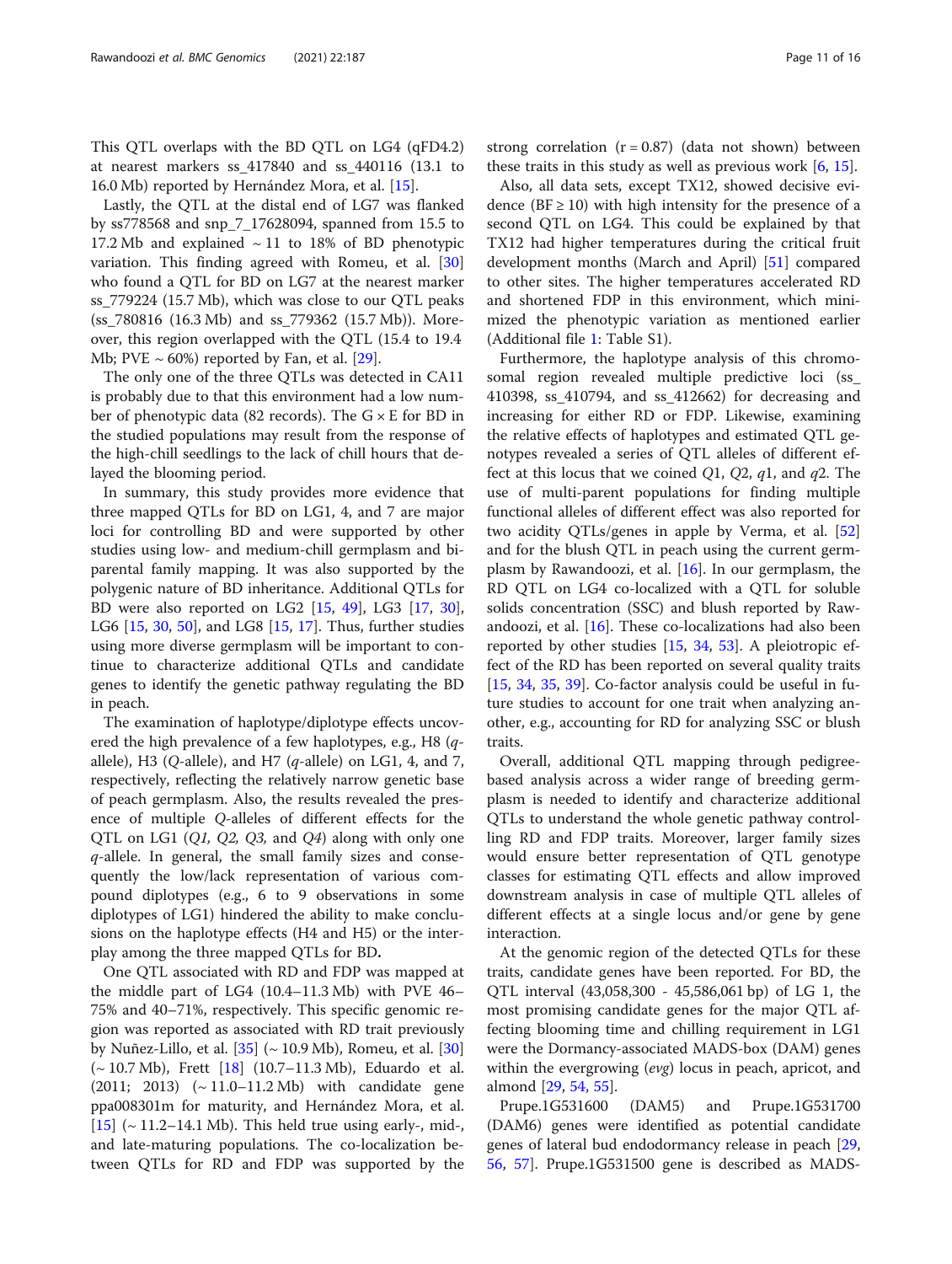box protein short vegetative phase (SVP) and it plays a role in controlling meristem development during the vegetative phase and flower development as well as in floral meristem determination [\[58](#page-14-0)]. Prupe.1G549600 and Prupe.1G548000 genes are described as agamous-like MADS-box proteins AGL11 and AGL12, respectively. AGL11 is a vital gene to control ovule identity and associated placental tissues in Arabidopsis [\[59\]](#page-14-0). While a MADS-box gene AGL12 regulates root development and flowering transition in Arabidopsis [\[60](#page-14-0)]. Prupe.1G554100 (AGL80) is also a member of the MADSbox family of genes. In Arabidopsis, AGL80 was found to be involved in female gametophyte development [\[61](#page-14-0)].

Likewise, many candidate genes have been reported within the interval (11,956,738-13,633,831 bp) of LG4. Prupe.4G208000 is described as a Forkhead-associated (FHA) domain-containing protein (DDL) that plays an important role in plant growth and development [\[62](#page-14-0)]. Prupe.4G197000 gene was proposed to link to auxin synthesis and response which is known to be involved in fruit set and ripening [\[63\]](#page-14-0). Prupe.4G202200, Fertilization Independent Endosperm (FIE) polycomb group protein, in Arabidopsis thaliana FIE regulates endosperm and embryo development and suppresses flowering during embryo and seedling development [\[64](#page-14-0)]. Prupe.4G207300 (uclacyanin) is associated with pollen grain development in rice [\[65](#page-15-0)]. Prupe.4G205500 (early nodulin-like protein 1) gene is reported to be engaged in determining the reproductive potential in Arabidopsis [[66\]](#page-15-0). In the QTL region (15,513,277-17,226,623 bp) of LG7, Prupe.7G130900, CURLY LEAF (CLF) gene, is associated with the repression of FLOWERING LOCUS T (FT) gene and other flowering-time genes during the vegetative growth of the plant [\[67](#page-15-0)]. Prupe.7G153400 gene is described as a ATP-dependent DNA helicase (DDM1), the importance of this gene was previously reported for DNA methylation in genes and transposable elements [[68\]](#page-15-0). Prupe.7G133100 (Zeaxanthin epoxidase) gene has been identified to play an important role in resistance to stresses, seed development, and dormancy in Arabidopsis [[69\]](#page-15-0).

Within the RD/FDP locus on LG4 (10,582,092 to 11,298, 736), a list of candidate genes has been previously reported in this region. NAC072 (Prupe.4G816800) is the candidate gene for controlling the ripening date in peach [[39](#page-14-0)]. Also, there are three other genes proposed to be involved in the determination of RD/FDP in peach. Prupe.4G79900 gene is needed for normal embryo development in Arabidopsis and maize [\[70,](#page-15-0) [71](#page-15-0)]. Prupe.4G179800 gene is described as Early nodulin- like protein 1 and PtNIP1in Arabidopsis and loblolly pine, respectively [[72](#page-15-0)]. It is expressed in immature zygotic and somatic embryos of developing seeds. Prupe.4G179200 gene with functional annotation Purine permease 10 in Arabidopsis and OsPUP7 in rice [\[73](#page-15-0)], and showed a flowering delay in rice. Finally, Prupe.4G185800 [[74](#page-15-0)] and Prupe.4G187100 [\[75](#page-15-0)] genes that were reported to be associated with the regulation of the anthocyanin biosynthetic pathway in peach. Hence, these results confirming the pleiotropic effect of the RD on several quality traits, including blush that was previously reported [[15](#page-13-0), [16](#page-13-0), [34](#page-14-0), [35,](#page-14-0) [39\]](#page-14-0).

#### **Conclusions**

The pedigree-based analysis was successfully used as a statistical method for discovering and validating QTLs. Four QTLs associated with three important phenological traits were validated using low- medium-chill peach/nectarine germplasm. Two minor QTLs were also identified. This approach increases the genetic background explored, improves statistical power, and allows the simultaneous detection and validation of QTLs.

QTLs for BD on LG1, 4, and 7 were verified, and the SNP haplotypes associated with increasing or decreasing BD were identified. A single QTL with multiple QTL alleles of different effects was detected on the central part of LG4 for both RD and FDP. Our findings would help breeding programs make crossing decisions to pick the combination of parents that have SNP haplotypes associated with lowering BD to produce progeny with better adaptation to subtropical environments like Texas or increasing BD to ensure better adaptation to temperate environments, whereas the results of RD and FDP will facilitate better targeting for specific ripening periods. Ultimately, the SNP haplotypes associated with these QTLs could be converted into easy-to-use high throughput markers (e.g., Simple Sequence Repeat (SSR), Kompetitive Allele-Specific PCR (KASP), and Sequence Characterized Amplified Region (SCAR) markers) to routinely use in MAB. In general, this approach would save time and resources, particularly for fruit breeders since perennial wood species have long juvenility periods, and large populations are expensive to maintain in the field.

## **Methods**

## Plant materials

Briefly, we included in this study 143 seedlings from seven related  $F_1$  families derived from seven parents descending from 12 founders. The parents are all cultivated germplasm that has been developed by the Stone Fruit Breeding programs at Texas A&M University in College Station, TX and the USDA Stone Fruit Breeding program in Parlier, CA (36° 36′ 25.19″ N; − 119° 31′ 22.19″ W). TX2B136, 'Victor', TXW1490\_1 from the Texas germplasm are mainly derived from 'Tropic Beauty' and related selections of Florida peach germplasm and 'Goldprince' and 'Springbrite' developed in the USDA Stone Fruit Breeding program in Byron, GA.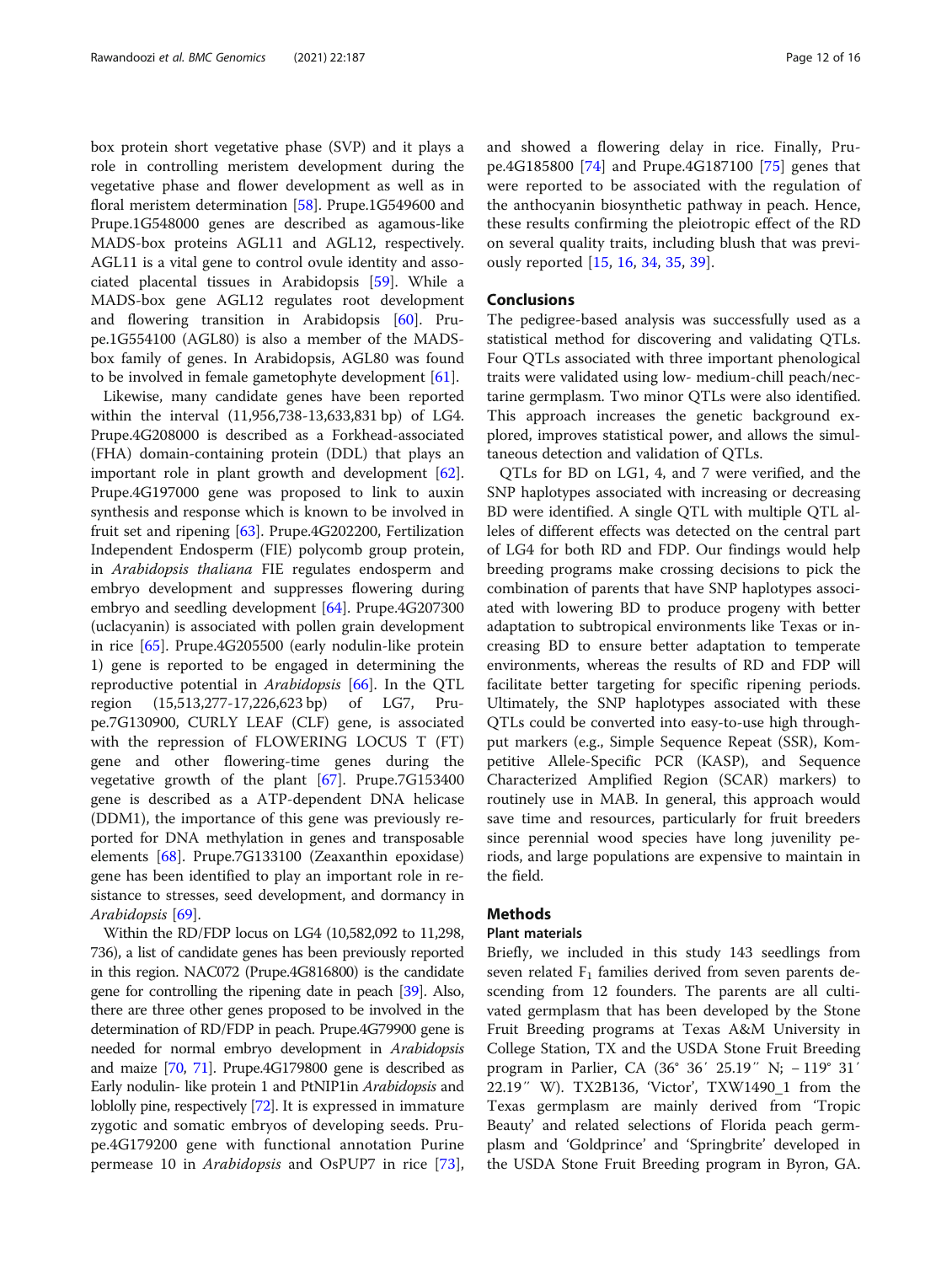On the other hand, 'Galaxy', Y435–246, Y424–40, and Y426–371 were developed by the USDA Stone Fruit Breeding program from 'Armking' and germplasm from Rutgers University (New Brunswick, NJ), the University of Florida (Gainesville, FL), and Georgia USDA Stone Fruit Breeding program (Byron, GA). Seedlings and parental genotypes were grown in College Station, TX (30°37′41.60″N, 96°22′27.38″W), and Fowler, CA (36°38′21.37″N, 119°42′20.51″W). Full details on plant materials and plot establishment and design can be found in Rawandoozi, et al. [[16](#page-13-0)].

#### Phenotypic evaluations

Phenotypic data were taken at both locations across 2 years (2011–2012 in CA, and 2012–2013 in TX) on individual trees for three phenological traits, bloom date (BD), ripening date (RD), and fruit development period (FDP). The date of first (10% blossoms open) and full bloom (60 to 80% of the blossoms open) were visually assessed in the field and recorded for each tree. Ripening date was determined when 20% of fruits are pickable by visually inspecting the presence of a few soft fruits in the field for maturity two times per week. Both full bloom and ripening dates were converted to Julian days (0– 365). FDA is difference in days between BD and RD.

#### Heritability and  $G \times E$

Variance components for the studied traits were estimated using a linear mixed model with the residual maximum likelihood (REML). Results from REML were used to estimate the broad-sense heritability across the environments, as explained by Rawandoozi, et al. [\[16](#page-13-0)]. The R package GGEBiplots version 0.1.1 was used to estimate the variations due to genotypes and  $G \times E$ . Pearson's correlation coefficients were also estimated among phenotypic traits within and across the environments using R software version 4.0.3.

## Genotyping and linkage map

Plant samples were genotyped using the IPSC 9 K SNP Array for Peach [[11\]](#page-13-0), and SNP data were curated following the workflow described by Vanderzande, et al. [\[76](#page-15-0)]. After filtration, a total of 1487 informative SNPs were distributed over eight chromosomes using a conversion factor in which every 1 Mb corresponded to 4 cM [\[76\]](#page-15-0).

#### QTL mapping

FlexQTL software (version 0.1.0.42) with an additive genetic model conducted by Markov Chain Monte Carlo (MCMC) simulation was used for QTL mapping. The analysis was run at least three times on each data set. Different prior and maximum QTL numbers were used in each run to reach effective chain size  $(ECS) \ge 100$  for the mean, variance of the error, number of QTLs, and

QTL variance, as recommended to draw reliable and accurate conclusions [\[13](#page-13-0), [77\]](#page-15-0). MCMC length ranged from 100,000 to 3600,000 iterations to store one thousand samples with a thinning between 100 and 3600. Convergence was evaluated visually via trace and intensity plots [[13\]](#page-13-0). Twice the natural logarithm of Bayes Factors [2ln(BF)] obtained from FlexQTL software used as evidence for presence and number of QTLs [[78\]](#page-15-0). The 2ln(BF) value greater than 2, 5, or 10 indicate positive, strong, and decisive evidence, respectively. In this study, loci were considered if QTL had  $2lnBF \ge 5$  or that 2 ≤ 2lnBF < 5 for at least two data sets, the QTLs with overlapping intervals of at least 2 cM on the same linkage group, and explained at least 10% of the phenotypic variation.

The additive  $(\sigma_{A(tr)}^2)$ , phenotypic  $(\sigma_P^2)$ , and residual (  $\sigma_e^2$ ) variances were obtained from FlexQTL output to estimate the narrow-sense heritability  $(h^2)$ , and the proportion of phenotypic variance explained (PVE) as follows:

$$
h^{2} = \frac{\sigma_{A(trt)}^{2}}{\sigma_{P}^{2}} \times 100
$$
 where  
  $\therefore \sigma_{A(trt)}^{2}$  is the variance of the trait

$$
PVE = \frac{\sigma_{A(qtl)}^2}{\sigma_P^2} \times 100 \text{where}
$$
  
:  $\sigma_{A(qtl)}^2$  is the variance of QTL

The QTL nomenclature in this study described by Rawandoozi, et al.  $[16]$  is a modification of that of Fan et al. [\[29](#page-14-0)].

## Haplotypes analysis

SNPs within the significant QTL interval were considered for haplotype analysis using the FlexQTL soft-ware and PediHaplotyper package of R [\[19](#page-13-0)]. Haplotype effects were determined from combinations of diplotypes by comparing the effects of the H1|H2 and H1|H3 diplotypes. The nonparametric multiple comparison Steele–Dwass test  $(P < 0.05)$  was used to assess the significance of differences using JMP Pro Version 13.2 (SAS Institute Inc., Cary, NC, 2016) as described by Rawandoozi, et al. [[16](#page-13-0)].

#### Abbreviations

BF: Bayes factor; CG: Candidate gene; cM: Centimorgan; DNA: Deoxyribonucleic acid; ECS: Effective chain size;  $F_1$ : First filial generation; FS: Full-sib; h<sup>2</sup>: Narrow-sense heritability; H<sup>2</sup>: Broad-sense heritability; LG: Linkage group; Mb: Megabase pair; MCMC: Markov Chain Monte Carlo; PVE: Phenotypic variance explained; QTL: Quantitative trait loci; SNP: Single nucleotide polymorphism; BD: Bloom date; RD: Ripening date; FDP: Fruit development period; MAB: Marker-assisted breeding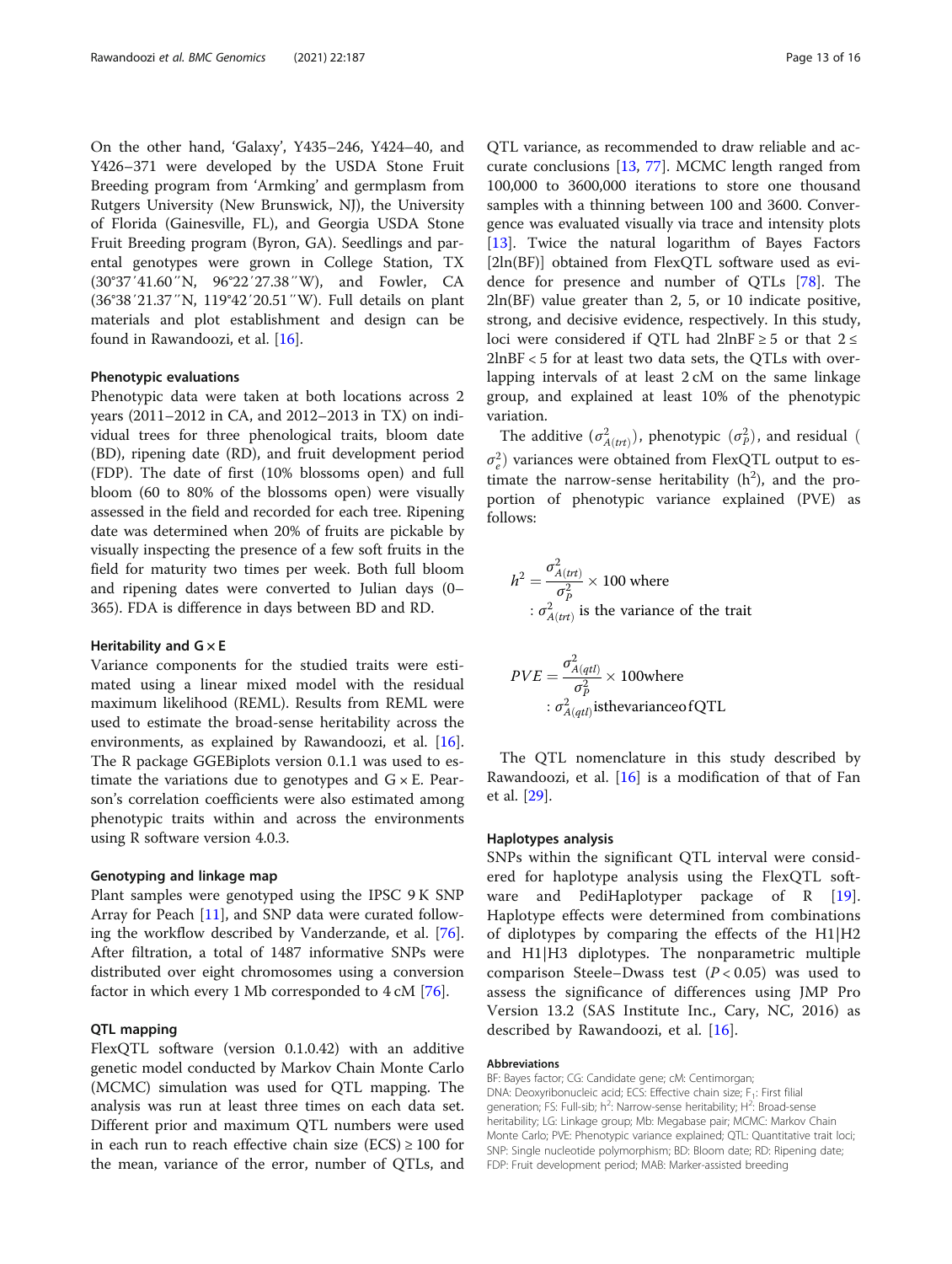## <span id="page-13-0"></span>Supplementary Information

The online version contains supplementary material available at [https://doi.](https://doi.org/10.1186/s12864-021-07483-8) [org/10.1186/s12864-021-07483-8.](https://doi.org/10.1186/s12864-021-07483-8)

## Additional file 1; Supplemental Tables S1-S7

Additional file 2: Supplemental Figure S1-S5.

#### Acknowledgments

The authors wish to thank Dr. Nahla Bassil and her lab team for conducting DNA extraction, Dr. David Ramming of the USDA for supplying germplasm used in this study, the Burchell Nursery, Inc., and Fruit Dynamics, Inc. for facilitating the development and maintenance of the research plot and assistance with the fruit evaluations at Fowler, CA, to Ricky Garcia and Natalie Anderson and the Department of Horticultural Sciences, Texas A&M University for their support in the field and lab, to Dr. Sujeet Verma (University of Florida) for his advice during data analysis.

#### Authors' contributions

D.H.B. conceived this study, Z.R. carried out the analysis, T.H., D.H.B., and S.C. provided phenotypic data, K.G., C.L., L.C. developed the SNP genotyping and produced the linkage map, and E.V.W provided support for performing the pedigree-based analysis and interpretation of the results. Z.R., D.H.B., and E.V.W drafted the manuscript. All authors read and approved the final and reviewed manuscript.

#### Funding

This work was supported by the USDA National Institute of Food and Agriculture (NIFA) Specialty Crop Research Initiative (SCRI) project, "RosBREED: Enabling marker-assisted breeding in Rosaceae" (2009–51181-05808). The project supported phenotyping, genotyping, map construction, annual meetings for training in the use of FlexQTL software on the national project level, and travel to annual meetings.

#### Availability of data and materials

The genotypic and phenotypic datasets of seven full-sib peach families used in this study can be found in the Dryad Repository, [https://doi.org/10.5061/](https://doi.org/10.5061/dryad.tmpg4f4vp) [dryad.tmpg4f4vp](https://doi.org/10.5061/dryad.tmpg4f4vp) [\(https://datadryad.org/stash/share/](https://datadryad.org/stash/share/oWBiP7isZFdQbY8zS0nTubqrhrT0RntovILSNJp9Xxc) [oWBiP7isZFdQbY8zS0nTubqrhrT0RntovILSNJp9Xxc\)](https://datadryad.org/stash/share/oWBiP7isZFdQbY8zS0nTubqrhrT0RntovILSNJp9Xxc).

## **Declarations**

Ethics approval and consent to participate Not applicable.

#### Consent for publication

Not applicable.

#### Competing interests

The authors declare that they have no competing interest.

#### Author details

<sup>1</sup>Department of Horticultural Sciences, Texas A&M University, College Station, TX 77843, USA. <sup>2</sup>Embrapa Clima Temperado, BR-392, km 78, Cx. Postal 403, Pelotas, Rio Grande do Sul 96010-971, Brazil. <sup>3</sup>Department of Agricultural and Environmental Sciences, College of Agriculture, Forestry and Life Sciences, Clemson University, Clemson, SC 29634, USA. <sup>4</sup> Department of Horticulture, Michigan State University, East Lansing, MI 48824, USA. <sup>5</sup>Plant Breeding, Wageningen University & Research, Wageningen, Netherlands.

#### Received: 9 September 2020 Accepted: 25 February 2021 Published online: 16 March 2021

#### References

- 1. FAOSTAT. The Statistics Division of the Food and Agriculture Organization of the United Nations [http://www.fao.org/faostat/en/#data/QC.](http://www.fao.org/faostat/en/#data/QC) Accessed 20 Jan 2020
- Peace CP, Luby JJ, van de Weg WE, Bink MCAM, Iezzoni AF. A strategy for developing representative germplasm sets for systematic QTL validation, demonstrated for apple, peach, and sweet cherry. Tree Genet Genomes. 2014;10(6):1679–94 [https://doi.org/10.1007/s11295-014-0788-z.](https://doi.org/10.1007/s11295-014-0788-z)
- 3. Bliss FA. Marker-assisted breeding in horticultural crops. Acta Hort. 2010;859: 339–50 <https://doi.org/10.17660/ActaHortic.2010.859.40>.
- 4. Testolin R, Cipriani G. Molecular markers for germplasm identification and characterization. Acta Hort. 2010;859:59–72 [https://doi.org/10.17660/Acta](https://doi.org/10.17660/ActaHortic.2010.859.5) [Hortic.2010.859.5.](https://doi.org/10.17660/ActaHortic.2010.859.5)
- 5. Zeballos J. Identification of genomic region related to fruit quality traits in peach. Zaragoza: Universidad de Lleida; 2012.
- 6. Etienne C, Rothan C, Moing A, Plomion C, Bodénès C, Svanella-Dumas L, et al. Candidate genes and QTLs for sugar and organic acid content in peach [Prunus persica (L.) Batsch]. Theor Appl Genet. 2002;105(1):145–59 <https://doi.org/10.1007/s00122-001-0841-9>.
- 7. Quilot B, Wu BH, Kervella J, Génard M, Foulongne M, Moreau K. QTL analysis of quality traits in an advanced backcross between Prunus persica cultivars and the wild relative species P. davidiana. Theor Appl Genet. 2004;109(4): 884–97 <https://doi.org/10.1007/s00122-004-1703-z>.
- 8. Cantín CM, Crisosto CH, Ogundiwin EA, Gradziel T, Torrents J, Moreno MA, et al. Chilling injury susceptibility in an intra-specific peach [Prunus persica (L.) Batsch] progeny. Postharvest Biol Technol. 2010;58(2):79–87 [https://doi.](https://doi.org/10.1016/j.postharvbio.2010.06.002) [org/10.1016/j.postharvbio.2010.06.002.](https://doi.org/10.1016/j.postharvbio.2010.06.002)
- 9. Eduardo I, Chietera G, Pirona R, Pacheco I, Troggio M, Banchi E, et al. Genetic dissection of aroma volatile compounds from the essential oil of peach fruit: QTL analysis and identification of candidate genes using dense SNP maps. Tree Genet Genomes. 2013;9(1):189–204 [https://doi.org/10.1007/](https://doi.org/10.1007/s11295-012-0546-z) [s11295-012-0546-z](https://doi.org/10.1007/s11295-012-0546-z).
- 10. Arús P, Verde I, Sosinski B, Zhebentyayeva T, Abbott AG. The peach genome. Tree Genet Genomes. 2012;8(3):531–47 [https://doi.org/10.1007/](https://doi.org/10.1007/s11295-012-0493-8) [s11295-012-0493-8.](https://doi.org/10.1007/s11295-012-0493-8)
- 11. Verde I, Bassil N, Scalabrin S, Gilmore B, Lawley CT, Gasic K, et al. Development and Evaluation of a 9K SNP Array for Peach by Internationally Coordinated SNP Detection and Validation in Breeding Germplasm. PLoS One. 2012;7(4):e35668 [https://doi.org/10.1371/journal.pone.0035668.](https://doi.org/10.1371/journal.pone.0035668)
- 12. Bink MCAM, Totir LR, Braak CJF, Winkler CR, Boer MP, Smith OS. QTL linkage analysis of connected populations using ancestral marker and pedigree information. Theor Appl Genet. 2012;124(6):1097–113 [https://doi.org/10.1](https://doi.org/10.1007/s00122-011-1772-8) [007/s00122-011-1772-8.](https://doi.org/10.1007/s00122-011-1772-8)
- 13. Bink MCAM, Jansen J, Madduri M, Voorrips RE, Durel CE, Kouassi AB, et al. Bayesian QTL analyses using pedigreed families of an outcrossing species, with application to fruit firmness in apple. Theor Appl Genet. 2014;127(5): 1073–90 <https://doi.org/10.1007/s00122-014-2281-3>.
- 14. Frett TJ, Reighard GL, Okie WR, Gasic K. Mapping quantitative trait loci associated with blush in peach [Prunus persica (L.) Batsch]. Tree Genet Genomes. 2014;10(2):367–81 <https://doi.org/10.1007/s11295-013-0692-y>.
- 15. Hernández Mora JR, Micheletti D, Bink MCAM, Van de Weg E, Cantín C, Nazzicari N, et al. Integrated QTL detection for key breeding traits in multiple peach progenies. BMC Genomics. 2017;18:404 [https://doi.org/10.11](https://doi.org/10.1186/s12864-017-3783-6) [86/s12864-017-3783-6](https://doi.org/10.1186/s12864-017-3783-6).
- 16. Rawandoozi ZJ, Hartmann TP, Carpenedo S, Gasic K, da Silva Linge C, Cai L, et al. Identification and characterization of QTLs for fruit quality traits in peach through a multi-family approach. BMC Genomics. 2020;21(1):522 <https://doi.org/10.1186/s12864-020-06927-x>.
- 17. Fresnedo-Ramírez J, Bink MCAM, van de Weg E, Famula TR, Crisosto CH, Frett TJ, et al. QTL mapping of pomological traits in peach and related species breeding germplasm. Mol Breed. 2015;35:166 [https://doi.org/10.1](https://doi.org/10.1007/s11032-015-0357-7) [007/s11032-015-0357-7.](https://doi.org/10.1007/s11032-015-0357-7)
- 18. Frett TJ. Genetic determinism of Xanthomonas arboricola pv. pruni (Xap) resistance, fruit quality, and phenological traits in peach and incorporation of marker-assisted selection (MAS) in the University of Arkansas peach and nectarine breeding program. Diss. Fayetteville: Univ. Ark; 2016.
- 19. Voorrips RE, Bink MCAM, Kruisselbrink JW, Koehorst-van Putten HJJ, van de Weg WE. PediHaplotyper: software for consistent assignment of marker haplotypes in pedigrees. Mol Breeding. 2016;36:119 [https://doi.org/10.1007/](https://doi.org/10.1007/s11032-016-0539-y) [s11032-016-0539-y.](https://doi.org/10.1007/s11032-016-0539-y)
- 20. Byrne DH, Sherman WB, Bacon TA. Stone fruit genetic pool and its exploitation for growing under warm winter conditions. In: Erez A, editor. Temperate Fruit Crops in Warm Climates. Dordrecht: Springer Netherlands; 2000. p. 157–230. [https://doi.org/10.1007/978-94-017-3215-4\\_8](https://doi.org/10.1007/978-94-017-3215-4_8).
- 21. Ruiz D, Campoy JA, Egea J. Chilling and heat requirements of apricot cultivars for flowering. Environ Exp Bot. 2007;61(3):254–63 [https://doi.org/1](https://doi.org/10.1016/j.envexpbot.2007.06.008) [0.1016/j.envexpbot.2007.06.008.](https://doi.org/10.1016/j.envexpbot.2007.06.008)
- 22. Alburquerque N, Garcia-Montiel F, Carrillo A, Burgos L. Chilling and heat requirements of sweet cherry cultivars and the relationship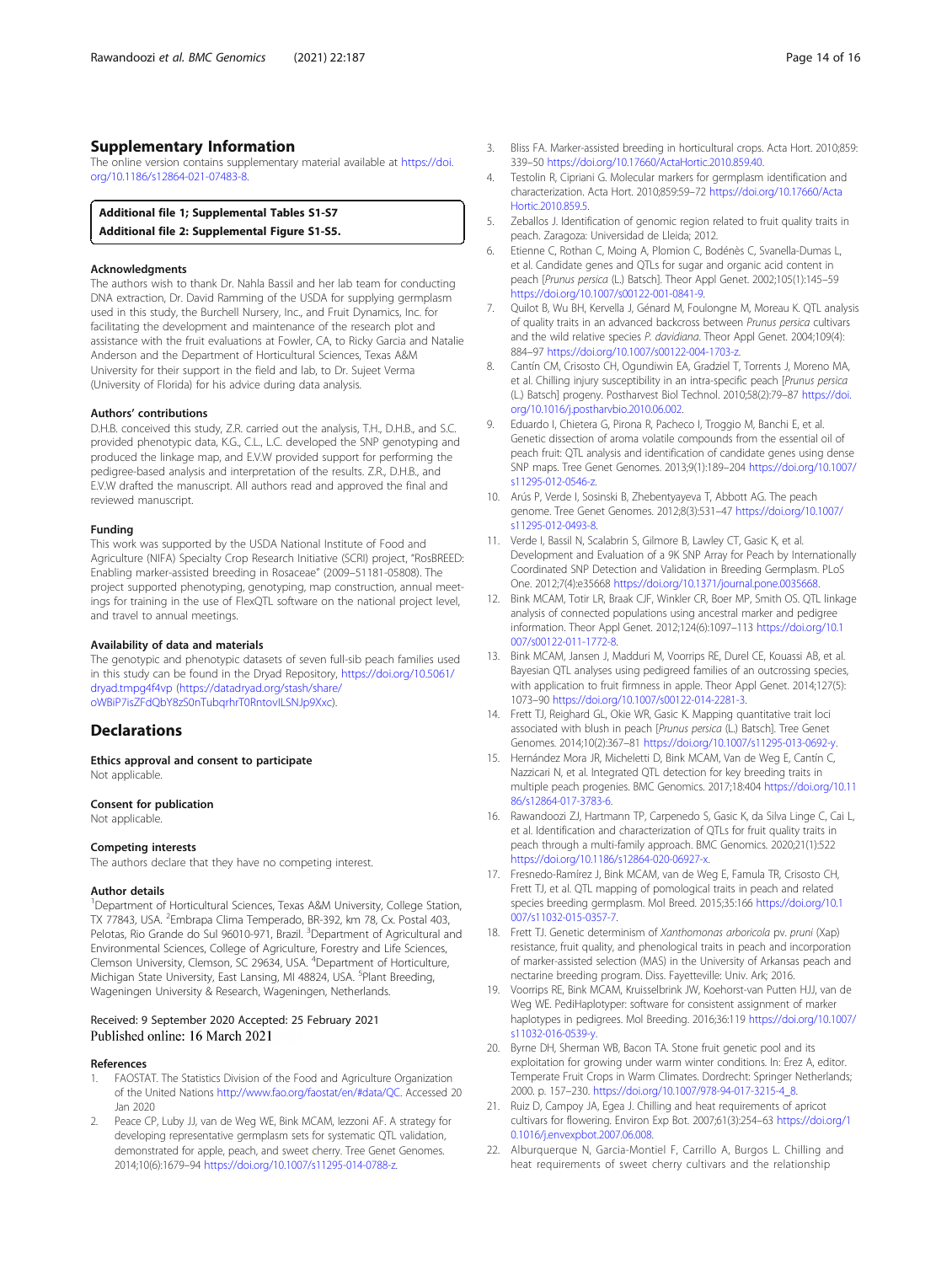<span id="page-14-0"></span>between altitude and the probability of satisfying the chill requirements. Environ Exp Bot. 2008;64(2):162–70 [https://doi.org/10.1](https://doi.org/10.1016/j.envexpbot.2008.01.003) [016/j.envexpbot.2008.01.003.](https://doi.org/10.1016/j.envexpbot.2008.01.003)

- 23. Monet R, Bastard Y. Estimation du coefficient de régression enfant/parent de quelques caractères du pêcher dans le cas de familles issues d'autofécondations. Agronomie. 1982;2(4):347–58.
- 24. Mowrey BD, Sherman WB. Flower bud set and relationship to vigor in 18 month peach seedlings. Proc Fla State Hort Soc. 1986;99:209–10.
- 25. Hansche PE. Heritability of spring bloom and fall leaf abscission dates in Prunus persica. HortScience. 1990;25(12):1639–41 [https://doi.org/10.21273/](https://doi.org/10.21273/HORTSCI.25.12.1639) [HORTSCI.25.12.1639](https://doi.org/10.21273/HORTSCI.25.12.1639).
- 26. de Souza VAB, Byrne DH, Taylor JF. Heritability, genetic and phenotypic correlations, and predicted selection response of quantitative traits in peach: I. An analysis of several reproductive traits. J Amer Soc Hort Sci. 1998; 123(4):598–603 <https://doi.org/10.21273/JASHS.123.4.598>.
- 27. de Souza VAB, Byrne DH, Taylor JF. Predicted breeding values for nine plant and fruit characteristics of 28 peach genotypes. J Amer Soc Hort Sci. 2000; 125(4):460–5 <https://doi.org/10.21273/JASHS.125.4.460>.
- 28. Verde I, Quarta R, Cedrola C, Dettori MT. QTL analysis of agronomic traits in a BC1 peach population. Acta Hort. 2002;592:291–7 [https://doi.org/10.1](https://doi.org/10.17660/ActaHortic.2002.592.41) [7660/ActaHortic.2002.592.41.](https://doi.org/10.17660/ActaHortic.2002.592.41)
- 29. Fan S, Bielenberg DG, Zhebentyayeva TN, Reighard GL, Okie WR, Holland D, et al. Mapping quantitative trait loci associated with chilling requirement, heat requirement and bloom date in peach (Prunus persica). New Phytologist. 2010;185(4):917–30 [https://doi.org/10.1111/j.1469-8137.2009.](https://doi.org/10.1111/j.1469-8137.2009.03119.x) 03119x
- 30. Romeu JF, Monforte AJ, Sánchez G, Granell A, García-Brunton J, Badenes ML, et al. Quantitative trait loci affecting reproductive phenology in peach. BMC Plant Biol. 2014;14(52) <https://doi.org/10.1186/1471-2229-14-52>.
- 31. Dirlewanger E, Quero-García J, Le Dantec L, Lambert P, Ruiz D, Dondini L, et al. Comparison of the genetic determinism of two key phenological traits, flowering and maturity dates, in three Prunus species: Peach, apricot and sweet cherry. Heredity. 2012;109(5):280–92 [https://doi.org/10.1038/hdy.2](https://doi.org/10.1038/hdy.2012.38) [012.38.](https://doi.org/10.1038/hdy.2012.38)
- 32. Hansche PE. Heritability of fruit quality traits in peach and nectarine breeding stocks dwarfed by the dw gene. HortScience. 1986;21(5):1193–5.
- 33. de Souza VAB, Byrne DH, Taylor JF. Heritability, genetic and phenotypic correlations, and predicted selection response of quantitative traits in peach: II. An analysis of several fruit traits. J Amer Soc Hort Sci. 1998;123(4): 604–1 [https://doi.org/10.21273/JASHS.123.4.604.](https://doi.org/10.21273/JASHS.123.4.604)
- 34. Eduardo I, Pacheco I, Chietera G, Bassi D, Pozzi C, Vecchietti A, et al. QTL analysis of fruit quality traits in two peach intraspecific populations and importance of maturity date pleiotropic effect. Tree Genet Genomes. 2011; 7(2):323–35 [https://doi.org/10.1007/s11295-010-0334-6.](https://doi.org/10.1007/s11295-010-0334-6)
- 35. Nuñez-Lillo G, Cifuentes-Esquivel A, Troggio M, Micheletti D, Infante R, Campos-Vargas R, et al. Identification of candidate genes associated with mealiness and maturity date in peach [Prunus persica (L.) Batsch] using QTL analysis and deep sequencing. Tree Genet Genomes. 2015;11(86) [https://](https://doi.org/10.1007/s11295-015-0911-9) [doi.org/10.1007/s11295-015-0911-9](https://doi.org/10.1007/s11295-015-0911-9).
- 36. Sánchez‐Pérez R, Howad W, Dicenta F, Arús P, Martínez‐Gómez P. Mapping major genes and quantitative trait loci controlling agronomic traits in almond. Plant Breed. 2007;126(3):310–8 [https://doi.org/10.1111/j.1439-0523.2](https://doi.org/10.1111/j.1439-0523.2007.01329.x) [007.01329.x](https://doi.org/10.1111/j.1439-0523.2007.01329.x).
- 37. Blake MA. The J.H. Hale as a parent in peach crosses. Proc Amer Soc. Hort Sci. 1932;29:131–6.
- 38. Vileila-Morales EA, Sherman WB, Wilcox CJ, Andrews CP. Inheritance of short fruit development period in peach. J Am Soc Hort Sci. 1981;106:399–401.
- 39. Pirona R, Eduardo I, Pacheco I, Da Silva Linge C, Miculan M, Verde I, et al. Fine mapping and identification of a candidate gene for a major locus controlling maturity date in peach. BMC Plant Biol. 2013;13(1):166 [https://](https://doi.org/10.1186/1471-2229-13-166) [doi.org/10.1186/1471-2229-13-166.](https://doi.org/10.1186/1471-2229-13-166)
- 40. Byrne DH. Trends in stone fruit cultivar development. HortTechnol. 2005; 15(3):494–500 <https://doi.org/10.21273/HORTTECH.15.3.0494>.
- 41. Edge-Garza DA, Luby JJ, Peace C. Decision support for cost-efficient and logistically feasible marker-assisted seedling selection in fruit breeding. Mol Breed. 2015;35(12):223 [https://doi.org/10.1007/s11032-015-0409-z.](https://doi.org/10.1007/s11032-015-0409-z)
- 42. Ru S, Main D, Evans K, Peace C. Current applications, challenges, and perspectives of marker-assisted seedling selection in Rosaceae tree fruit breeding. Tree Genet Genomes. 2015;11 <https://doi.org/10.1007/s11295-015-0834-5>.
- 43. Weather Underground. Average high/low temperatures for KCLL. Seasonal averages [http://www.wunderground.com/NORMS/DisplayNORMS.asp?A](http://www.wunderground.com/NORMS/DisplayNORMS.asp?AirportCode=KCLL&SafeCityName=College_Station&StateCode=TX&Units=none&IATA=CLL)

[irportCode=KCLL&SafeCityName=College\\_Station&StateCode=TX&Units=](http://www.wunderground.com/NORMS/DisplayNORMS.asp?AirportCode=KCLL&SafeCityName=College_Station&StateCode=TX&Units=none&IATA=CLL) [none&IATA=CLL](http://www.wunderground.com/NORMS/DisplayNORMS.asp?AirportCode=KCLL&SafeCityName=College_Station&StateCode=TX&Units=none&IATA=CLL). Accessed 8 July 2018.

- 44. Koebner RMD. Marker Assisted Selection in the Cereals: The Dream and the Reality. In: Gupta PK, Varshney RK, editors. Cereal Genomics. Dordrecht: Springer Netherlands; 2005. p. 317–29. [https://doi.org/10.1007/1-4020-2359-6\\_10](https://doi.org/10.1007/1-4020-2359-6_10).
- 45. Voorrips RE. MapChart: Software for the graphical presentation of linkage maps and QTLs. J Hered. 2002;93(1):77–8 [https://doi.org/10.1093/jhered/](https://doi.org/10.1093/jhered/93.1.77) [93.1.77](https://doi.org/10.1093/jhered/93.1.77).
- 46. Daines RH, Hough LF. Artificial inoculation of peach seedlings with Xanthomonas pruni. Phytopathol. 1951;41(1):8–9.
- 47. Bailey CH, Hough LF. A hypothesis for the inheritance of season of ripening in progenies from certain early ripening peach varieties and selections. Proc Amer Soc. Hort Sci. 1959;73:125–33.
- 48. Yu M, Ma R, Tang X. Inheritance of ripening season in  $F_1$  hybrids of peach. Jiangsu J Agr Sci. 1997;13:176–81.
- 49. Dirlewanger E, Moing A, Rothan C, Svanella L, Pronier V, Guye A, et al. Mapping QTLs controlling fruit quality in peach (Prunus persica (L.) Batsch). Theor Appl Genet. 1999;98(1):18–31 <https://doi.org/10.1007/s001220051035>.
- 50. Joobeur T, Viruel MA, de Vicente MC, Jáuregui B, Ballester J, Dettori MT, et al. Construction of a saturated linkage map for Prunus using an almond×peach F<sub>2</sub> progeny. Theor Appl Genet. 1998;97(7):1034-41 [https://](https://doi.org/10.1007/s001220050988) [doi.org/10.1007/s001220050988.](https://doi.org/10.1007/s001220050988)
- 51. Weather Underground. Weather History for Fresno, CA. [http://www.](http://www.wunderground.com/history/airport/KFAT/2012/8/10/MonthlyHistory.html) [wunderground.com/history/airport/KFAT/2012/8/10/MonthlyHistory.html](http://www.wunderground.com/history/airport/KFAT/2012/8/10/MonthlyHistory.html). Accessed 10 Sept 2018.
- 52. Verma S, Evans K, Guan Y, Luby JJ, Rosyara UR, Howard NP, et al. Two largeeffect QTLs, Ma and Ma3, determine genetic potential for acidity in apple fruit: breeding insights from a multi-family study. Tree Genet Genomes. 2019;15:18 [https://doi.org/10.1007/s11295-019-1324-y.](https://doi.org/10.1007/s11295-019-1324-y)
- 53. Hernández Mora JR, Micheletti D, Bink MCAM, Van de Weg WE, Bassi D, Nazzicari N, et al. Discovering peach QTLs with multiple progeny analysis. Acta Hort. 1172;2017:405–10 <https://doi.org/10.17660/ActaHortic.2017.1172.77>.
- 54. Olukolu BA, Trainin T, Fan S, Kole C, Bielenberg DG, Reighard GL, et al. Genetic linkage mapping for molecular dissection of chilling requirement and budbreak in apricot (Prunus armeniaca L.). Genome. 2009;52(10):819–28 [https://doi.org/10.1139/g09-050.](https://doi.org/10.1139/g09-050)
- 55. Sánchez-Pérez R, Dicenta F, Martínez-Gómez P. Inheritance of chilling and heat requirements for flowering in almond and QTL analysis. Tree Genet Genomes. 2012;8(2):379–89 [https://doi.org/10.1007/s11295-011-0448-5.](https://doi.org/10.1007/s11295-011-0448-5)
- 56. Yamane H, Ooka T, Jotatsu H, Hosaka Y, Sasaki R, Tao R. Expressional regulation of PpDAM5 and PpDAM6, peach (Prunus persica) dormancyassociated MADS-box genes, by low temperature and dormancy-breaking reagent treatment. J Expt Bot. 2011;62(10):3481–8 [https://doi.org/10.1093/](https://doi.org/10.1093/jxb/err028) ixb/err028
- 57. Jiménez S, Reighard GL, Bielenberg DG. Gene expression of DAM5 and DAM6 is suppressed by chilling temperatures and inversely correlated with bud break rate. Plant Mol Biol. 2010;73(1):157–67 [https://doi.org/10.1007/](https://doi.org/10.1007/s11103-010-9608-5) [s11103-010-9608-5.](https://doi.org/10.1007/s11103-010-9608-5)
- 58. Gregis V, Andrés F, Sessa A, Guerra RF, Simonini S, Mateos JL, et al. Identification of pathways directly regulated by SHORT VEGETATIVE PHASE during vegetative and reproductive development in Arabidopsis. Genome Biol. 2013;14(6):R56 [https://doi.org/10.1186/gb-2013-14-6-r56.](https://doi.org/10.1186/gb-2013-14-6-r56)
- 59. Rounsley SD, Ditta GS, Yanofsky MF. Diverse roles for MADS box genes in Arabidopsis development. Plant Cell. 1995;7(8):1259–69 [https://doi.org/10.11](https://doi.org/10.1105/tpc.7.8.1259) [05/tpc.7.8.1259](https://doi.org/10.1105/tpc.7.8.1259).
- 60. Tapia-López R, García-Ponce B, Dubrovsky JG, Garay-Arroyo A, Pérez-Ruíz RV, Kim S-H, et al. An AGAMOUS-related MADS-box gene, XAL1 (AGL12), regulates root meristem cell proliferation and flowering transition in Arabidopsis. Plant Physiol. 2008;146(3):1182–92 [https://doi.org/10.1104/pp.1](https://doi.org/10.1104/pp.107.108647) [07.108647](https://doi.org/10.1104/pp.107.108647).
- 61. Smaczniak C, Immink RGH, Angenent GC, Kaufmann K. Developmental and evolutionary diversity of plant MADS-domain factors: insights from recent studies. Dev. 2012;139(17):3081–98 [https://doi.org/10.1242/dev.074674.](https://doi.org/10.1242/dev.074674)
- 62. Morris ER, Chevalier D, Walker JCDAWDLE. a forkhead-associated domain gene, regulates multiple aspects of plant development. Plant Physiol. 2006; 141(3):932–41 <https://doi.org/10.1104/pp.106.076893>.
- 63. Seymour G, Poole M, Manning K, King GJ. Genetics and epigenetics of fruit development and ripening. Current Opinion Plant Biol. 2008;11(1):58–63 <https://doi.org/10.1016/j.pbi.2007.09.003>.
- 64. Katz A, Oliva M, Mosquna A, Hakim O, Ohad N. FIE and CURLY LEAF polycomb proteins interact in the regulation of homeobox gene expression